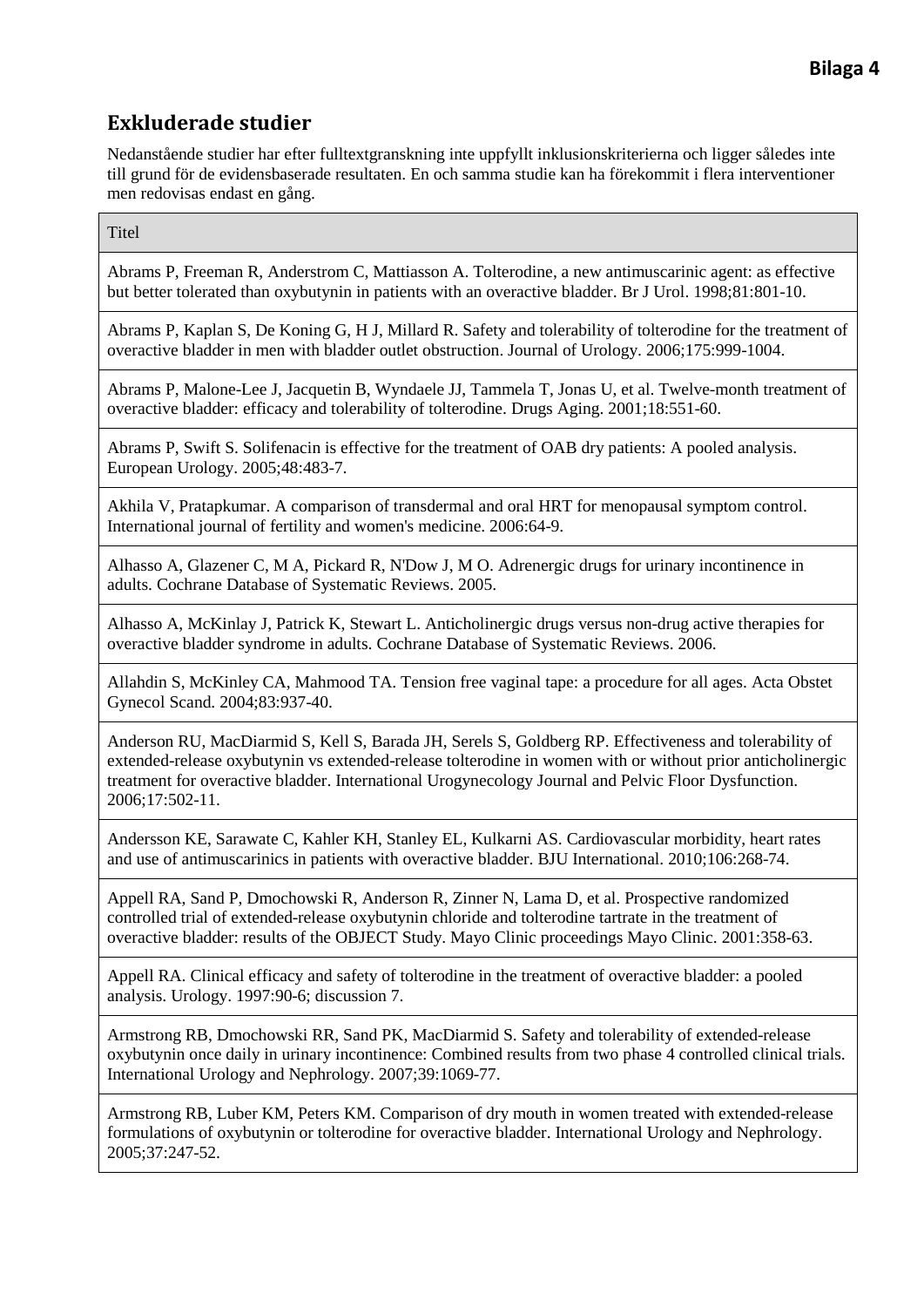Nedanstående studier har efter fulltextgranskning inte uppfyllt inklusionskriterierna och ligger således inte till grund för de evidensbaserade resultaten. En och samma studie kan ha förekommit i flera interventioner men redovisas endast en gång.

**Titel** 

Arruda RM, Castro RA, Sousa GC, Sartori MG, Baracat EC, Girao MJ. Prospective randomized comparison of oxybutynin, functional electrostimulation, and pelvic floor training for treatment of detrusor overactivity in women. Int Urogynecol J Pelvic Floor Dysfunct. 2008;19:1055-61.

Atan A, Konety BR, Erickson JR, Yokoyama T, Kim DY, Chancellor MB. Tolterodine for overactive bladder: time to onset of action, preferred dosage, and 9-month follow-up. Tech Urol. 1999;5:67-70.

Bach P, Wormland RT, Mohring C, Goepel M. Electromotive drug-administration: a pilot study for minimal-invasive treatment of therapy-resistant idiopathic detrusor overactivity. Neurourol Urodyn. 2009;28:209-13.

Baigis-Smith J, Smith DA, Rose M, Newman DK. Managing urinary incontinence in community-residing elderly persons. Gerontologist. 1989 Apr;29(2):229-33.

Bang LM, Easthope SE, Perry CM. Transdermal oxybutynin: for overactive bladder. Drugs Aging. 2003;20:857-64.

Barber MD, Visco AG, Wyman JF, Fantl JA, Bump RC. Sexual function in women with urinary incontinence and pelvic organ prolapse. Obstet Gynecol. 2002;99:281-9.

Bodeker RH, Madersbacher H, Neumeister C, Zellner M. Dose escalation improves therapeutic outcome: post hoc analysis of data from a 12-week, multicentre, double-blind, parallel-group trial of trospium chloride in patients with urinary urge incontinence. BMC Urol. 2010;10:15.

Bödeker RH, Madersbacher H, Neumeister C, Zellner M. Dose escalation improves therapeutic outcome: post hoc analysis of data from a 12-week, multicentre, double-blind, parallel-group trial of trospium chloride in patients with urinary urge incontinence. BMC Urology. 2010:15.

Bump RC, Norton PA, Zinner NR, Yalcin I. Mixed urinary incontinence symptoms: Urodynamic findings, incontinence severity, and treatment response. Obstetrics and Gynecology. 2003;102:76-83.

Burgio KL, Goode PS, Richter HE, Markland AD, Johnson TM, nd, et al. Combined behavioral and individualized drug therapy versus individualized drug therapy alone for urge urinary incontinence in women. J Urol. 2010;184:598-603.

Burgio KL, Kraus SR, Borello-France D, Chai TC, Kenton K, Goode PS, et al. The effects of drug and behavior therapy on urgency and voiding frequency. International Urogynecology Journal and Pelvic Floor Dysfunction. 2010;21:711-9.

Burgio KL, Kraus SR, Menefee S, Borello-France D, Corton M, Johnson HW, et al. Behavioral therapy to enable women with urge incontinence to discontinue drug treatment: A randomized trial. Annals of Internal Medicine. 2008;149:161-9.

Burgio KL, Locher JL, Goode PS, Hardin JM, McDowell BJ, Dombrowski M, et al. Behavioral vs drug treatment for urge urinary incontinence in older women: A randomized controlled trial. Journal of the American Medical Association. 1998;280:1995-2000.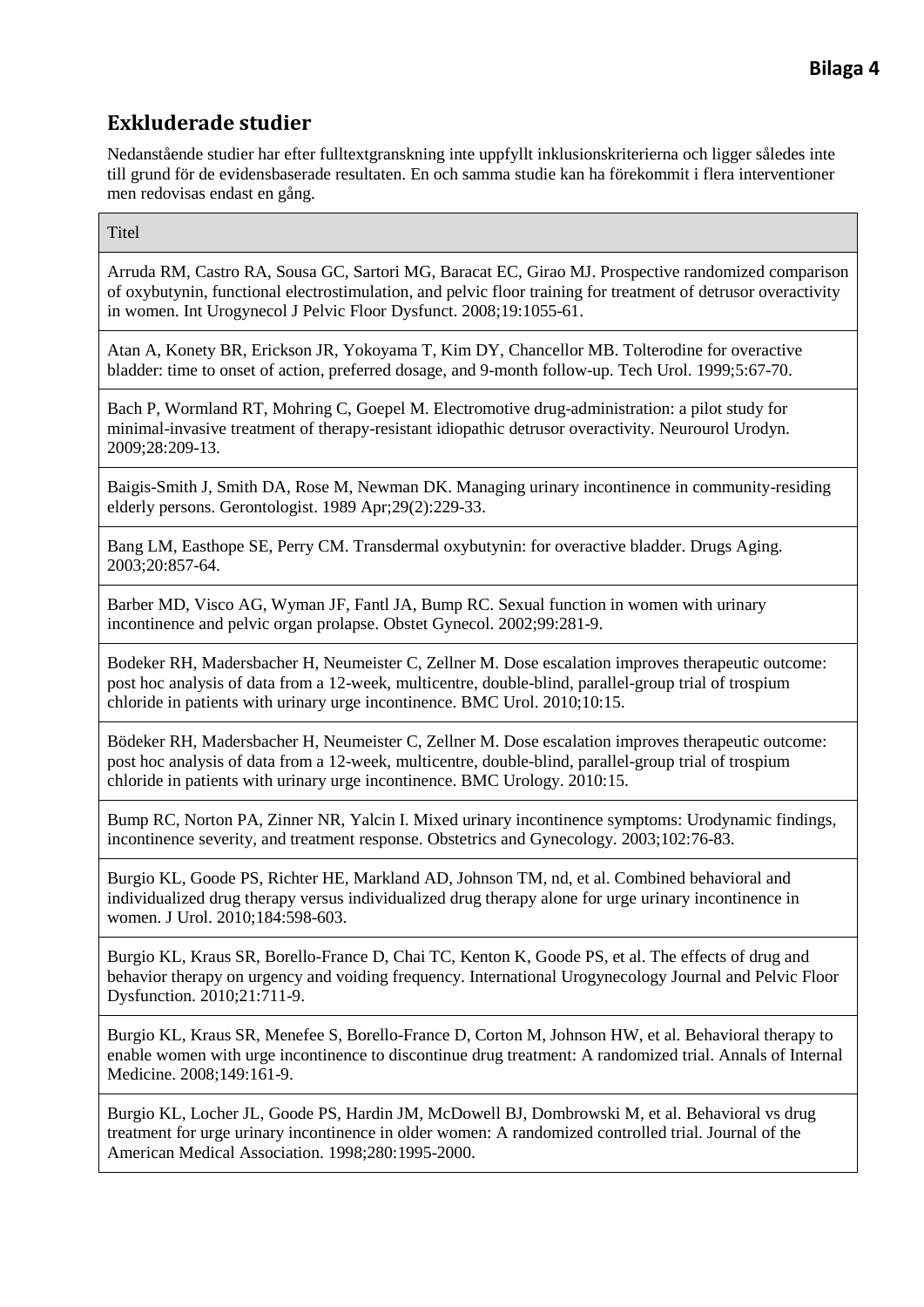Nedanstående studier har efter fulltextgranskning inte uppfyllt inklusionskriterierna och ligger således inte till grund för de evidensbaserade resultaten. En och samma studie kan ha förekommit i flera interventioner men redovisas endast en gång.

**Titel** 

Burgio KL, Locher JL, Roth DL, Goode PS. Psychological improvements associated with behavioral and drug treatment of urge incontinence in older women. Journals of Gerontology - Series B Psychological Sciences and Social Sciences. 2001;56:P46-P51.

Burgio KL, Whitehead WE, Engel BT. Urinary incontinence in the elderly. Bladder-sphincter biofeedback and toileting skills training. Ann Intern Med. 1985 Oct;103(4):507-15.

Capo JP, Lucente V, Forero-Schwanhaeuser S, He W. Efficacy and tolerability of solifenacin in patients aged (greater-than or equal to) 65 years with overactive bladder: Post-Hoc analysis of 2 open-label studies. Postgraduate Medicine. 2011;123:94-104.

Cardozo L, Hessdorfer E, Milani R, Arano P, Dewilde L, Slack M, et al. Solifenacin in the treatment of urgency and other symptoms of overactive bladder: Results from a randomized, double-blind, placebocontrolled, rising-dose trial. BJU International. 2008;102:1120-7.

Cardozo L, Khullar V, El-Tahtawy A, Guan Z, Malhotra B, Staskin D. Modeling dose-response relationships of the effects of fesoterodine in patients with overactive bladder. BMC Urology. 2010;10.

Cardozo L, Khullar V, Wang JT, Guan Z, Sand PK. Fesoterodine in patients with overactive bladder syndrome: Can the severity of baseline urgency urinary incontinence predict dosing requirement? BJU International. 2010;106:816-21.

Cardozo L, Lisec M, Millard R, Van Vierssen T, Kuzmin I, Drogendijk TE, et al. Randomized, double-blind placebo controlled trial of the once daily antimuscarinic agent solifenacin succinate in patients with overactive bladder. Journal of Urology. 2004;172:1919-24.

Cardozo LD, Wise BG, Benness CJ. Vaginal oestradiol for the treatment of lower urinary tract symptoms in postmenopausal women - A double-blind placebo-controlled study. Journal of Obstetrics and Gynaecology. 2001;21:383-5.

Cartwright R, Srikrishna S, Cardozo L, Robinson D. Patient-selected goals in overactive bladder: A placebo controlled randomized double-blind trial of transdermal oxybutynin for the treatment of urgency and urge incontinence. BJU International. 2011;107:70-6.

Castro-Diaz D, Palma PC, Bouchard C, Haab F, Hampel C, Carone R, et al. Effect of dose escalation on the tolerability and efficacy of duloxetine in the treatment of women with stress urinary incontinence. International Urogynecology Journal and Pelvic Floor Dysfunction. 2007:919-29.

Chancellor M, Freedman S, Mitcheson HD, Antoci J, Primus G, Wein A. Tolterodine, an effective and well tolerated treatment for urge incontinence and other overactive bladder symptoms. Clinical Drug Investigation. 2000;19:83-91.

Chancellor MB, Kianifard F, Beamer E, Mongay L, Ebinger U, Hicks G, et al. A comparison of the efficacy of darifenacin alone vs. darifenacin plus a Behavioural Modification Programme upon the symptoms of overactive bladder. Int J Clin Pract. 2008;62:606-13.

Chancellor MB, Oefelein MG, Vasavada S. Obesity is associated with a more severe overactive bladder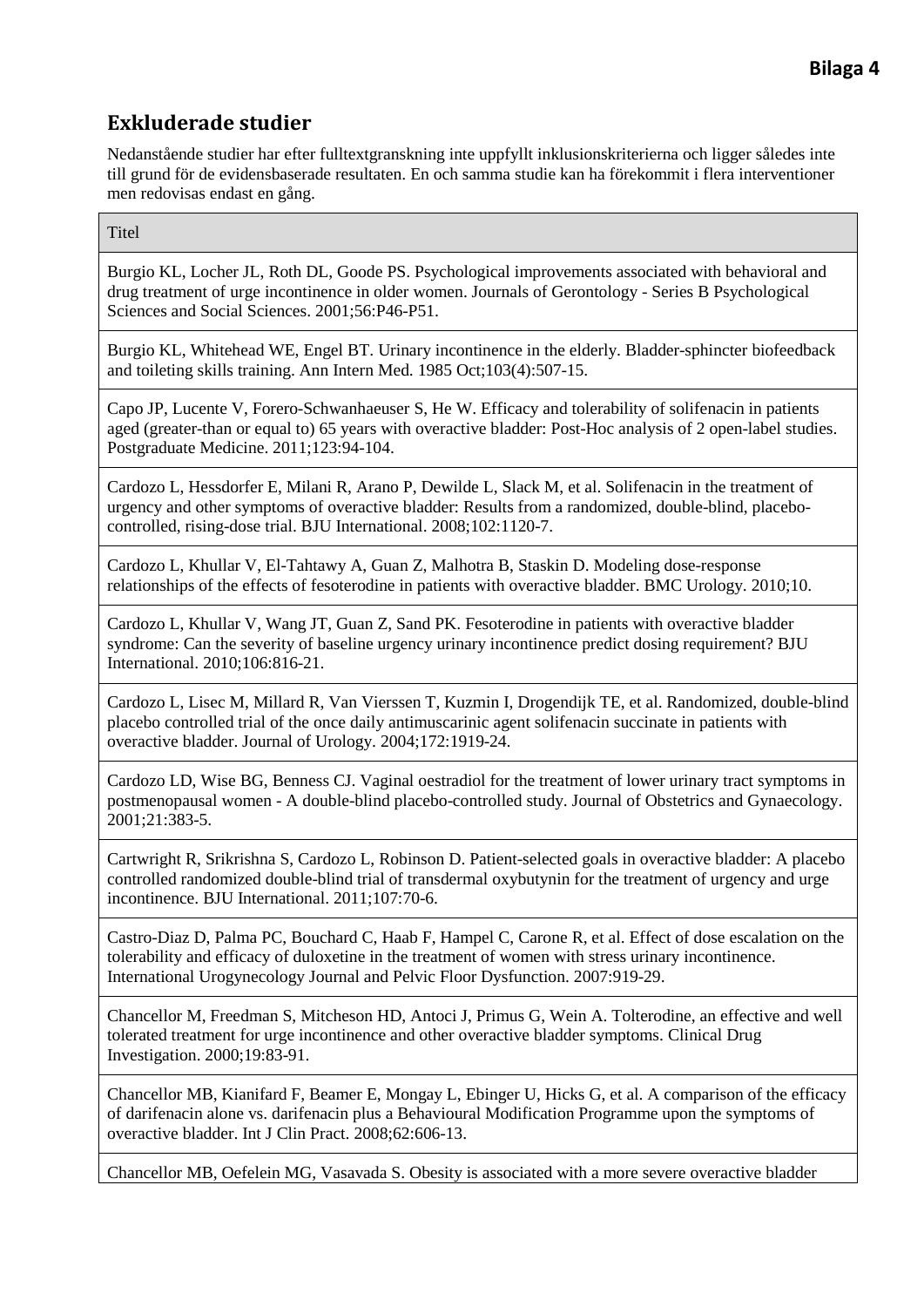Nedanstående studier har efter fulltextgranskning inte uppfyllt inklusionskriterierna och ligger således inte till grund för de evidensbaserade resultaten. En och samma studie kan ha förekommit i flera interventioner men redovisas endast en gång.

**Titel** 

disease state that is effectively treated with once-daily administration of trospium chloride extended release. Neurourol Urodyn. 2010;29:551-4.

Chancellor MB, Zinner N, Whitmore K, Kobashi K, Snyder JA, Siami P, et al. Efficacy of solifenacin in patients previously treated with tolterodine extended release 4 mg: Results of a 12-week, multicenter, openlabel, flexible-dose study. Clinical Therapeutics. 2008;30:1766-81.

Chapple C, Herschorn S, Abrams P, Sun F, Brodsky M, Guan Z. Tolterodine Treatment Improves Storage Symptoms Suggestive of Overactive Bladder in Men Treated With (alpha)-Blockers. European Urology. 2009;56:534-43.

Chapple C, Steers W, Norton P, Millard R, Kralidis G, Glavind K, et al. A pooled analysis of three phase III studies to investigate the efficacy, tolerability and safety of darifenacin, a muscarinic M3 selective receptor antagonist, in the treatment of overactive bladder. BJU Int. 2005;95:993-1001.

Chapple CR, Abrams P. Comparison of darifenacin and oxybutynin in patients with overactive bladder: Assessment of ambulatory urodynamics and impact on salivary flow. European Urology. 2005;48:102-9.

Chapple CR, Arano P, Bosch JL, De R, Kramer AE, Ridder AM. Solifenacin appears effective and well tolerated in patients with symptomatic idiopathic detrusor overactivity in a placebo- and tolterodinecontrolled phase 2 dose-finding study. BJU Int. 2004;93:71-7.

Chapple CR, Cardozo L, Steers WD, Govier FE. Solifenacin significantly improves all symptoms of overactive bladder syndrome. International Journal of Clinical Practice. 2006;60:959-66.

Chapple CR, Fianu-Jonsson A, Indig M, Khullar V, Rosa J, Scarpa RM, et al. Treatment Outcomes in the STAR Study: A Subanalysis of Solifenacin 5 mg and Tolterodine ER 4 mg. European Urology. 2007;52:1195-203.

Chapple CR, Herschorn S, Abrams P, Wang JT, Brodsky M, Guan Z. Efficacy and safety of tolterodine extended-release in men with overactive bladder symptoms treated with an (alpha)-blocker: Effect of baseline prostate-specific antigen concentration. BJU International. 2010;106:1332-8.

Chapple CR, Martinez-Garcia R, Selvaggi L, Toozs-Hobson P, Warnack W, Drogendijk T, et al. A comparison of the efficacy and tolerability of solifenacin succinate and extended release tolterodine at treating overactive bladder syndrome: Results of the STAR trial. European Urology. 2005;48:464-70.

Chapple CR, Patroneva A, Raines SR. Effect of an ATP-sensitive potassium channel opener in subjects with overactive bladder: a randomized, double-blind, placebo-controlled study (ZD0947IL/0004). Eur Urol. 2006;49:879-86.

Chapple CR, Rechberger T, Al-Shukri S, Meffan P, Everaert K, Huang M, et al. Randomized, double-blind placebo- and tolterodine-controlled trial of the once-daily antimuscarinic agent solifenacin in patients with symptomatic overactive bladder. BJU Int. 2004;93:303-10.

Chapple CR, Van K, P E, Junemann KP, Wang JT, Brodsky M. Comparison of fesoterodine and tolterodine in patients with overactive bladder. BJU Int. 2008;102:1128-32.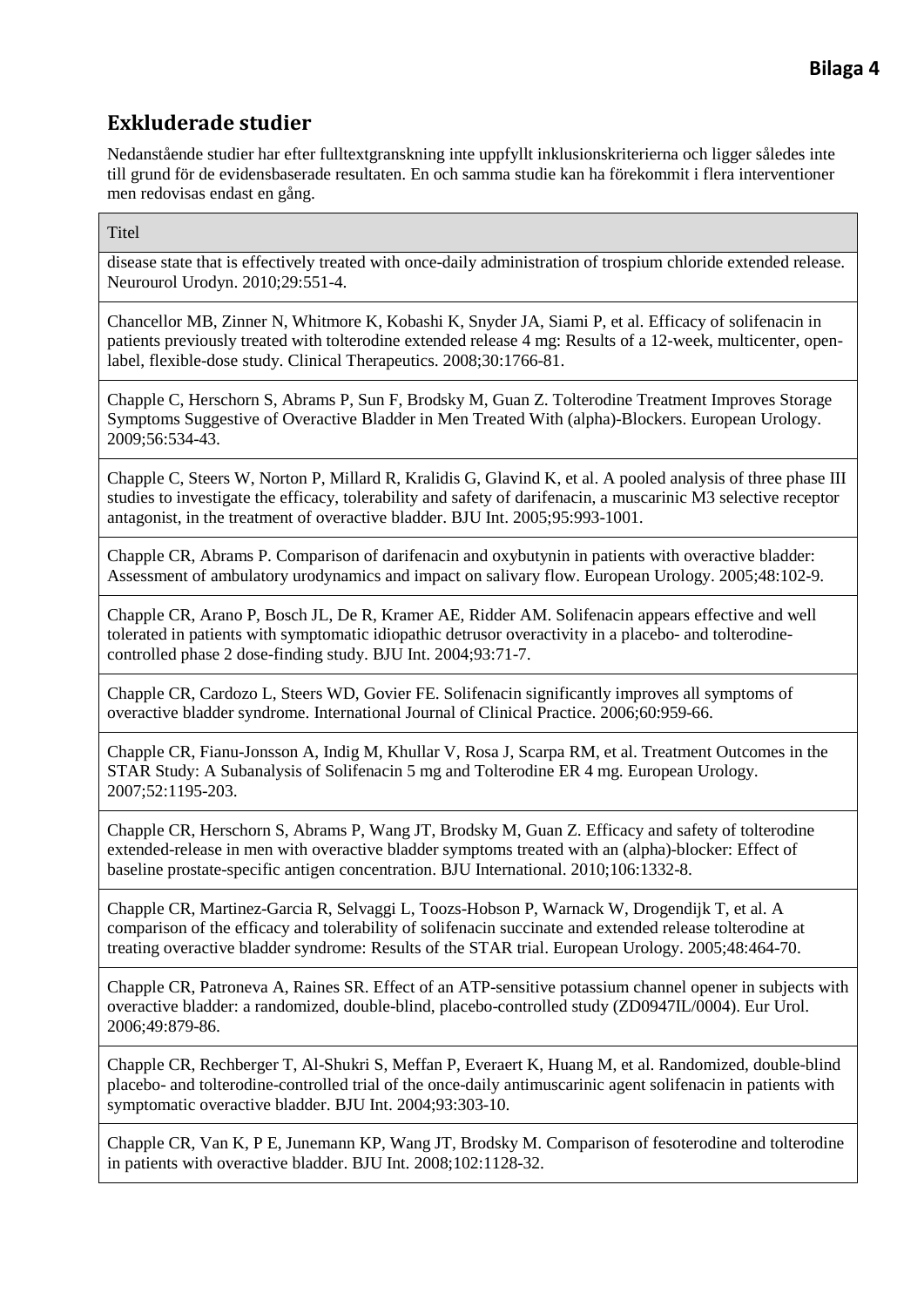Nedanstående studier har efter fulltextgranskning inte uppfyllt inklusionskriterierna och ligger således inte till grund för de evidensbaserade resultaten. En och samma studie kan ha förekommit i flera interventioner men redovisas endast en gång.

**Titel** 

Choo M, Lee JZ, Lee JB, Kim Y, Jung HC, Lee K, et al. Efficacy and safety of solifenacin succinate in Korean patients with overactive bladder: a randomised, prospective, double-blind, multicentre study. International Journal of Clinical Practice. 2008;62:1675-83.

Choo MS, Doo CK, Lee KS. Satisfaction with tolterodine: Assessing symptom-specific patient-reported goal achievement in the treatment of overactive bladder in female patients (STARGATE study). International Journal of Clinical Practice. 2008;62:191-6.

Choo MS, Song C, Kim JH, Choi JB, Lee JY, Chung BS, et al. Changes in overactive bladder symptoms after discontinuation of successful 3-month treatment with an antimuscarinic agent: A prospective trial. Journal of Urology. 2005;174:201-4.

Chung SD, Chang HC, Chiu B, Liao CH, Kuo HC. The efficacy of additive tolterodine extended release for 1-year in older men with storage symptoms and clinical benign proastatic hyperplasia. Neurourol Urodyn. 2011;30:568-71.

Cody J, Richardson K, Moehrer B, Hextall A, Glazener C, M A. Oestrogen therapy for urinary incontinence in post-menopausal women. Cochrane Database of Systematic Reviews. 2009.

Cody JD, Jacobs ML, Richardson K, Moehrer B, Hextall A. Oestrogen therapy for urinary incontinence in post-menopausal women. Cochrane database of systematic reviews (Online). 2012;10:CD001405.

Collado S, Rubio-Briones J, Payas MP, Iborra J, Ramon-Borja JC, Narbon ES. Postprostatectomy established stress urinary incontinence treated with duloxetine. Urology. 2011;78:261-6.

Collas DM, Szonyi G, Ding YY, Malone-Lee JG. Oxybutynin with Bladder Retraining for Detrusor Instability in the Elderly - a Placebo Controlled Trial. Age and Ageing. 1994 January 1, 1994;23(suppl 2):P9-c-P.

Corcos J, Angulo JC, Garely AD, Carlsson M, Gong J, Guan Z. Effect of fesoterodine 4 mg on bladder diary and patient-reported outcomes during the first week of treatment in subjects with overactive bladder. Current Medical Research and Opinion. 2011;27:1059-65.

Cornu JN, Merlet B, Ciofu C, Mouly S, Peyrat L, Sebe P, et al. Duloxetine for mild to moderate postprostatectomy incontinence: preliminary results of a randomised, placebo-controlled trial. Eur Urol. 2011;59:148-54.

Cornu JN, Merlet B, Ciofu C, Mouly S, Peyrat L, Sebe P, et al. Duloxetine for mild to moderate postprostatectomy incontinence: preliminary results of a randomised, placebo-controlled trial. Eur Urol. 2011;59:148-54.

Couillard DR, Deckard-Janatpour KA, Stone AR. The vaginal wall sling: a compressive suspension procedure for recurrent incontinence in elderly patients. Urology. 1994 Feb;43(2):203-8.

Coyne KS, Matza LS, Thompson CL. The responsiveness of the Overactive Bladder Questionnaire (OABq). Quality of Life Research. 2005;14:849-55.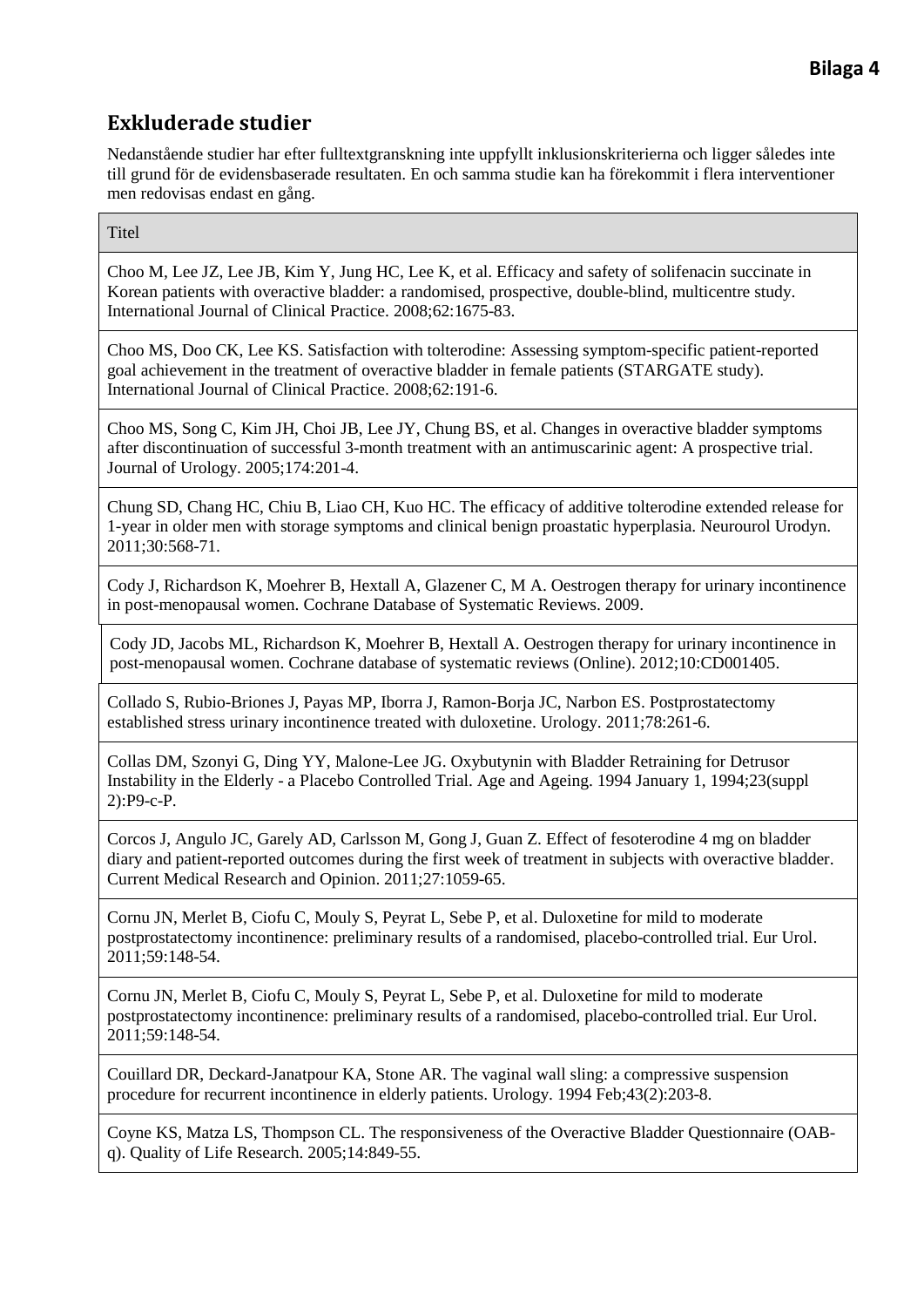Nedanstående studier har efter fulltextgranskning inte uppfyllt inklusionskriterierna och ligger således inte till grund för de evidensbaserade resultaten. En och samma studie kan ha förekommit i flera interventioner men redovisas endast en gång.

**Titel** 

Cruz F, Guimaraes M, Silva C, Rio ME, Coimbra A, Reis M. Desensitization of bladder sensory fibers by intravesical capsaicin has long lasting clinical and urodynamic effects in patients with hyperactive or hypersensitive bladder dysfunction. Journal of Urology. 1997;157:585-9.

De R, Chandiramani V, Dasgupta P, Van P, Baert L, Fowler CJ. Intravesical capsaicin as a treatment for refractory detrusor hyperreflexia: a dual center study with long-term followup. J Urol. 1997;158:2087-92.

Dessole S, Rubattu G, Ambrosini G, Gallo O, Capobianco G, Cherchi PL, et al. Efficacy of low-dose intravaginal estriol on urogenital aging in postmenopausal women. Menopause. 2004;11:49-56.

Diokno AC, Appell RA, Sand PK, Dmochowski RR, Gburek BM, Klimberg IW, et al. Prospective, randomized, double-blind study of the efficacy and tolerability of the extended-release formulations of oxybutynin and tolterodine for overactive bladder: Results of the OPERA trial. Mayo Clinic Proceedings. 2003;78:687-95.

Dmochowski R, Kreder K, MacDiarmid S, Carlsson M, Guan Z. The clinical efficacy of tolterodine extended-release is maintained for 24 h in patients with overactive bladder. BJU International. 2007;100:107-10.

Dmochowski RR, Davila GW, Zinner NR, Gittelman MC, Saltzstein DR, Lyttle S, et al. Efficacy and safety of transdermal oxybutynin in patients with urge and mixed urinary incontinence. The Journal of urology. 2002:580-6.

Dmochowski RR, Miklos JR, Norton PA, Zinner NR, Yalcin I, Bump RC. Duloxetine versus placebo for the treatment of North American women with stress urinary incontinence. Journal of Urology. 2003;170:1259-63.

Dmochowski RR, Nitti V, Staskin D, Luber K, Appell R, Davila GW. Transdermal oxybutynin in the treatment of adults with overactive bladder: combined results of two randomized clinical trials. World J Urol. 2005;23:263-70.

Dmochowski RR, Peters KM, Morrow JD, Guan Z, Gong J, Sun F, et al. Randomized, Double-blind, Placebo-controlled Trial of Flexible-dose Fesoterodine in Subjects With Overactive Bladder. Urology. 2010;75:62-8.

Donath F, Braeter M, Feustel C. The influence of propiverine hydrochloride on cardiac repolarization in healthy women and cardiac male patients. Int J Clin Pharmacol Ther. 2011;49:353-65.

Drutz HP, Appell RA, Gleason D, Klimberg I, Radomski S. Clinical efficacy and safety of tolterodine compared to oxybutynin and placebo in patients with overactive bladder. Int Urogynecol J Pelvic Floor Dysfunct. 1999;10:283-9.

Durrant J, Snape J. Urinary incontinence in nursing homes for older people. Age and Ageing. 2003;32:12-8.

Dwyer P, Kelleher C, Young J, Haab F, Lheritier K, Ariely R, et al. Long-term benefits of darifenacin treatment for patient quality of life: Results from a 2-year extension study. Neurourology and Urodynamics. 2008;27:540-7.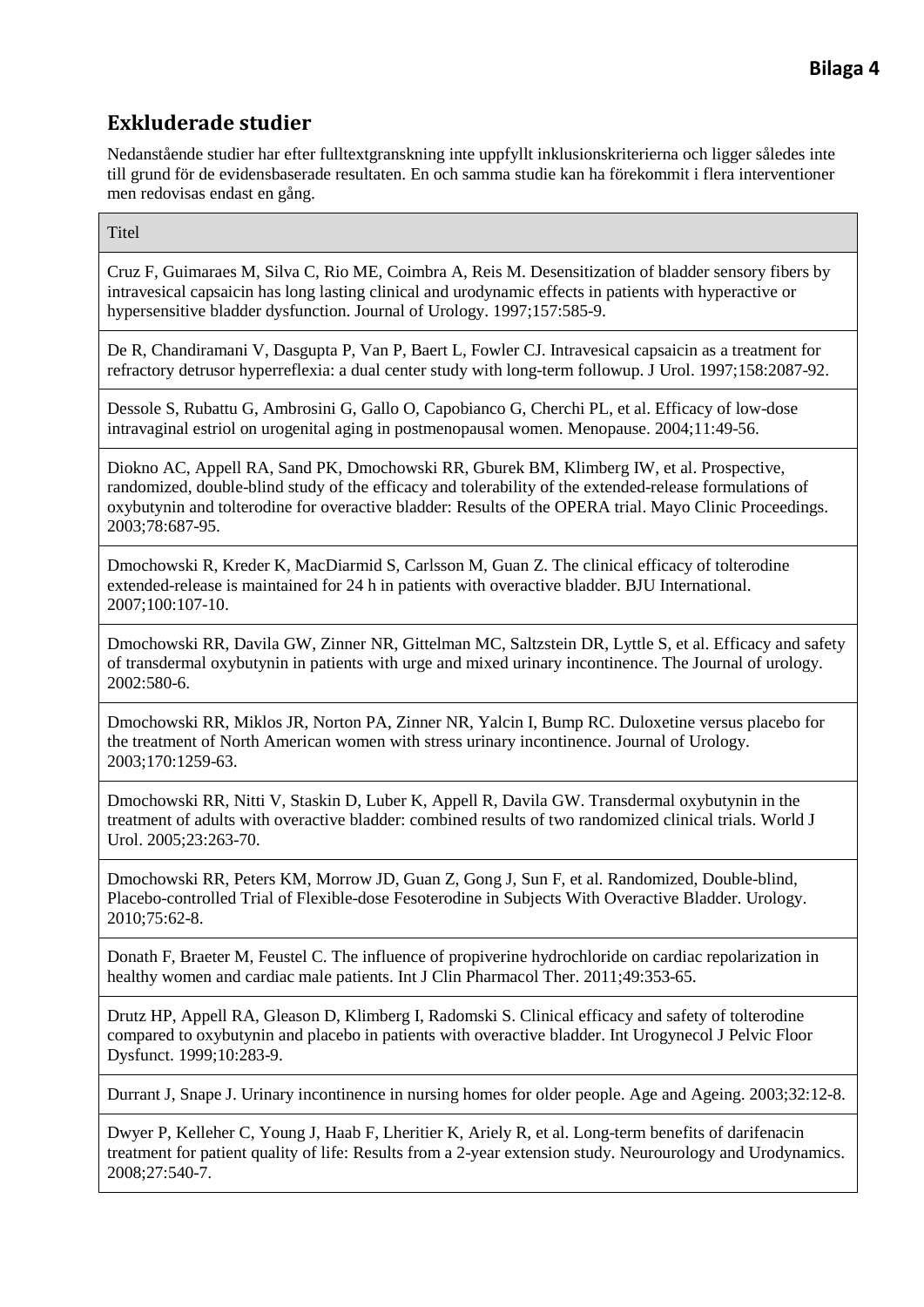Nedanstående studier har efter fulltextgranskning inte uppfyllt inklusionskriterierna och ligger således inte till grund för de evidensbaserade resultaten. En och samma studie kan ha förekommit i flera interventioner men redovisas endast en gång.

**Titel** 

Elinoff V, Bavendam T, Glasser DB, Carlsson M, Eyland N, Roberts R. Symptom-specific efficacy of tolterodine extended release in patients with overactive bladder: The IMPACT trial. International Journal of Clinical Practice. 2006;60:745-51.

Ellis N, Briggs R, Dowson D. The efffect of acupuncture on nocturnal urinary frequency and incontinence. Complement Ther Med. 1990(4):16-7.

Erdinc A, Gurates B, Celik H, Polat A, Kumru S, Simsek M. The efficacy of venlafaxine in the treatment of women with stress urinary incontinence. Archives of gynecology and obstetrics. 2009:343-8.

Filocamo MT, Li M, Del P, Cecconi F, Villari D, Marzocco M, et al. Pharmacologic Treatment in Postprostatectomy Stress Urinary Incontinence. European Urology. 2007;51:1559-64.

Fonda D, woodward M, D'Astoli M, Chin W. The Continued Success Of Conservative Management For Established Urinary Incontinence In Older People. Australian J Ageing. 1994;13(1):12-6.

Fontanella U, Castiglioni M, Fonte A, Ostini F. Continence problems after radical prostatectomy: The medical treatment. Archivio Italiano di Urologia e Andrologia. 2001;73:157-9.

Franzen K, Johansson JE, Lauridsen I, Canelid J, Heiwall B, Nilsson K. Electrical stimulation compared with tolterodine for treatment of urge/urge incontinence amongst women--a randomized controlled trial. Int Urogynecol J. 2010;21:1517-24.

Freeman R, Hill S, Millard R, Slack M, Sutherst J. Reduced perception of urgency in treatment of overactive bladder with extended-release tolterodine. Obstetrics and Gynecology. 2003;102:605-11.

Gacci M, Ierardi A, Rose AD, Tazzioli S, Scapaticci E, Filippi S, et al. Vardenafil can improve continence recovery after bilateral nerve sparing prostatectomy: results of a randomized, double blind, placebocontrolled pilot study. J Sex Med. 2010;7:234-43.

Garely AD, Lucente V, Vapnek J, Smith N. Solifenacin for overactive bladder with incontinence: Symptom bother and health-related quality of life outcomes. Annals of Pharmacotherapy. 2007;41:391-9.

Gillon G, Stanton SL. Long-term follow-up of surgery for urinary incontinence in elderly women. Br J Urol. 1984 Oct;56(5):478-81.

Gleason DM, Susset J, White C, Munoz DR, Sand PK. Evaluation of a new once-daily formulation of oxbutynin for the treatment of urinary urge incontinence. Ditropan XL Study Group. Urology. 1999;54:420- 3.

Gomes T, Juurlink DN, Mamdani MM. Comparative adherence to oxybutynin or tolterodine among older patients. European journal of clinical pharmacology. 2012 Jan;68(1):97-9.

Goode PS, Burgio KL, Kraus SR, Kenton K, Litman HJ, Richter HE. Correlates and predictors of patient satisfaction with drug therapy and combined drug therapy and behavioral training for urgency urinary incontinence in women. Int Urogynecol J. 2011;22:327-34.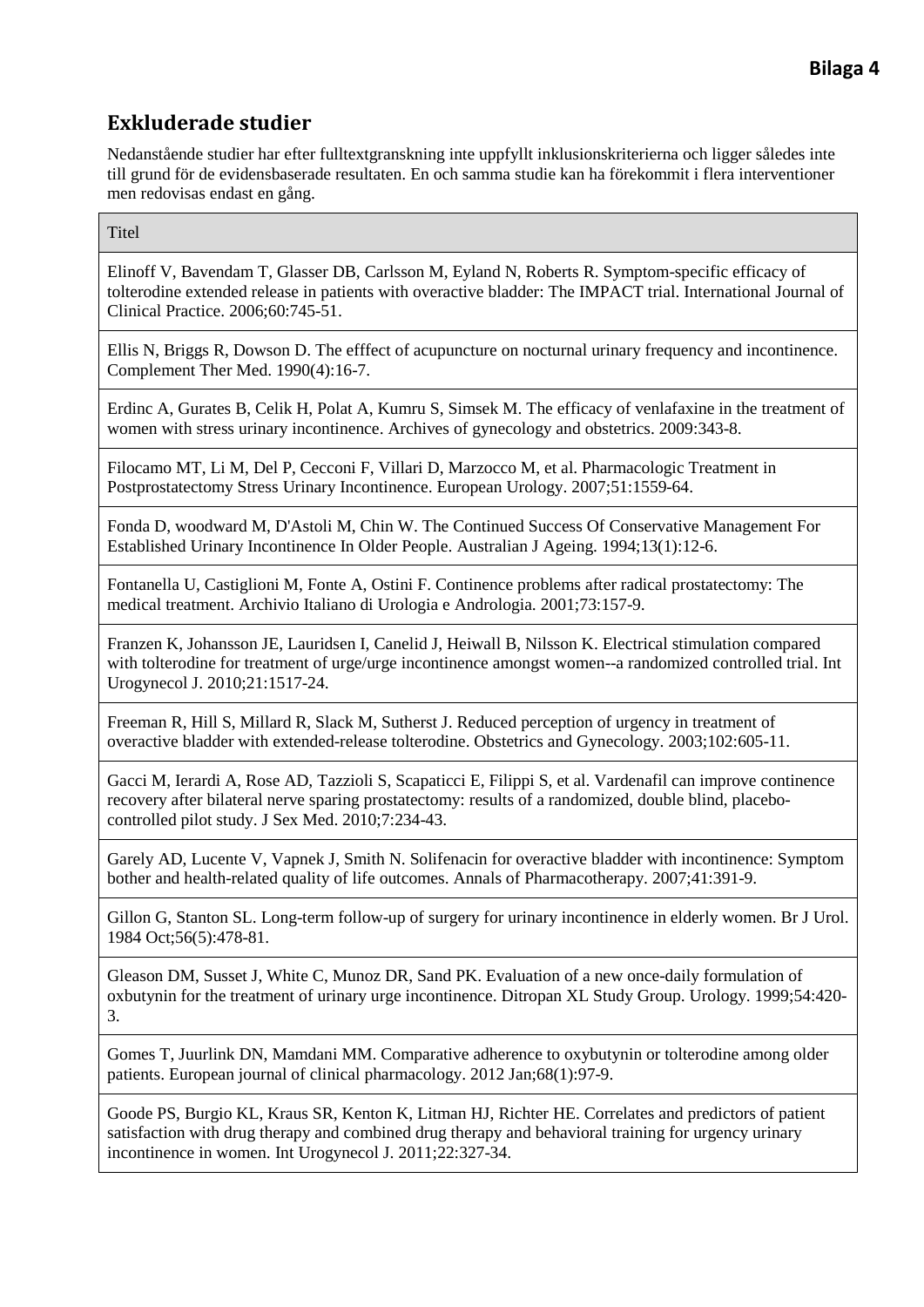Nedanstående studier har efter fulltextgranskning inte uppfyllt inklusionskriterierna och ligger således inte till grund för de evidensbaserade resultaten. En och samma studie kan ha förekommit i flera interventioner men redovisas endast en gång.

**Titel** 

Goode PS, Burgio KL, Locher JL, Umlauf MG, Lloyd LK, Roth DL. Urodynamic changes associated with behavioral and drug treatment of urge incontinence in older women. Journal of the American Geriatrics Society. 2002;50:808-16.

Goode PS. Behavioral and drug therapy for urinary incontinence. Urology. 2004;63:58-64.

Gopal M, Sammel MD, Arya LA, Freeman EW, Lin H, Gracia C. Association of change in estradiol to lower urinary tract symptoms during the menopausal transition. Obstetrics & Gynecology. 2008;112:1045- 52.

Gordon D, Groutz A, Ascher-Landsberg J, Lessing JB, David MP, Razz O. Double-blind, placebocontrolled study of magnesium hydroxide for treatment of sensory urgency and detrusor instability: preliminary results. British Journal of Obstetrics and Gynaecology. 1998:667-9.

Grady D, Brown JS, Vittinghoff E, Applegate W, Varner E, Snyder T, et al. Postmenopausal hormones and incontinence: the Heart and Estrogen/Progestin Replacement Study. Obstetrics and Gynecology. 2001:116- 20.

Green SA, Alon A, Ianus J, McNaughton KS, Tozzi CA, Reiss TF. Efficacy and safety of a neurokinin-1 receptor antagonist in postmenopausal women with overactive bladder with urge urinary incontinence. The Journal of urology. 2006:2535-40; discussion 40.

Griebling TL, Kraus SR, Richter HE, Glasser DB, Carlsson M. Tolterodine extended release is well tolerated in older subjects. International Journal of Clinical Practice. 2009;63:1198-204.

Grise P, Ruffion A, Denys P, Egon G, Chartier K. Efficacy and tolerability of botulinum toxin type a in patients with neurogenic detrusor overactivity and without concomitant anticholinergic therapy: Comparison of two doses. European Urology. 2010;58:759-66.

Haeusler G, Leitich H, van T, Kaider A, Tempfer CB. Drug therapy of urinary urge incontinence: a systematic review (Structured abstract). Obstetrics and Gynecology. 2002:1003-16.

Halaska M, Ralph G, Wiedemann A, Primus G, Ballering-Brühl B, Höfner K, et al. Controlled, doubleblind, multicentre clinical trial to investigate long-term tolerability and efficacy of trospium chloride in patients with detrusor instability. World journal of urology. 2003:392-9.

Harari D, Igbedioh C. Restoring continence in frail older people living in the community: What factors influence successful treatment outcomes? Age and Ageing. 2009;38:228-33.

Harvey MA, Baker K, Wells GA. Tolterodine versus oxybutynin in the treatment of urge urinary incontinence: a meta-analysis (Structured abstract). American Journal of Obstetrics and Gynecology. 2001:56-61.

Hashim H, Malberg L, Graugaard-Jensen C, Abrams P. Desmopressin, as a "designer-drug," in the treatment of overactive bladder syndrome. Neurourology and Urodynamics. 2009;28:40-6.

Hay-Smith J, Ellis G, Herbison GP. Which anticholinergic drug for overactive bladder symptoms in adults.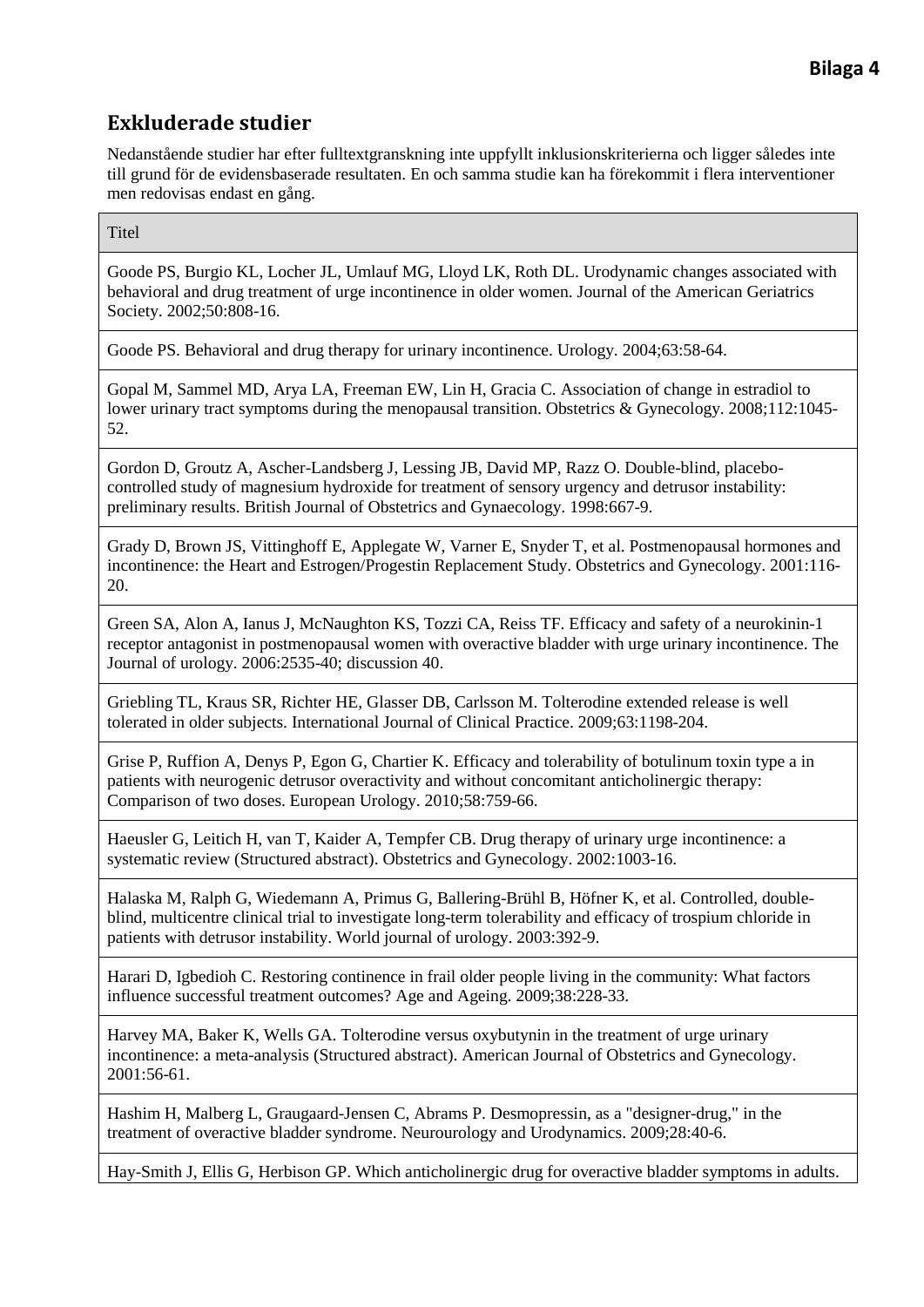Nedanstående studier har efter fulltextgranskning inte uppfyllt inklusionskriterierna och ligger således inte till grund för de evidensbaserade resultaten. En och samma studie kan ha förekommit i flera interventioner men redovisas endast en gång.

**Titel** 

Cochrane Database of Systematic Reviews. 2005.

Hellberg D, Holmgren C, Lanner L, Nilsson S. The very obese woman and the very old woman: tensionfree vaginal tape for the treatment of stress urinary incontinence. Int Urogynecol J Pelvic Floor Dysfunct. 2007;18:423-9.

Hendrix SL, Cochrane BB, Nygaard IE, Handa VL, Barnabei VM, Iglesia C, et al. Effects of estrogen with and without progestin on urinary incontinence. Journal of the American Medical Association. 2005;293(8):935-48.

Herschorn S, Becker D, Miller E, Thompson M, Forte L. Impact of a health education intervention in overactive bladder patients. Can J Urol. 2004;11:2430-7.

Herschorn S, Heesakkers J, Castro-Diaz D, Wang JT, Brodsky M, Guan Z. Effects of tolterodine extended release on patient perception of bladder condition and overactive bladder symptoms\*. Curr Med Res Opin. 2008;24:3513-21.

Herschorn S, Stothers L, Carlson K, Egerdie B, Gajewski JB, Pommerville P, et al. Tolerability of 5 mg solifenacin once daily versus 5 mg oxybutynin immediate release 3 times daily: results of the VECTOR trial. J Urol. 2010;183:1892-8.

Herschorn S, Swift S, Guan Z, Carlsson M, Morrow JD, Brodsky M, et al. Comparison of fesoterodine and tolterodine extended release for the treatment of overactive bladder: A head-to-head placebo-controlled trial. BJU International. 2010;105:58-66.

Hill S, Khullar V, Wyndaele JJ, Lheritier K, Darifenacin S, Group. Dose response with darifenacin, a novel once-daily M3 selective receptor antagonist for the treatment of overactive bladder: results of a fixed dose study. International Urogynecology Journal and Pelvic Floor Dysfunction. 2006:239-47.

Ho CH, Chang TC, Lin HH, Liu SP, Huang KH, Yu HJ. Solifenacin and tolterodine are equally effective in the treatment of overactive bladder symptoms. Journal of the Formosan Medical Association. 2010;109:702-8.

Hofner K, Burkart M, Jacob G, Jonas U. Safety and efficacy of tolterodine extended release in men with overactive bladder symptoms and presumed non-obstructive benign prostatic hyperplasia. World J Urol. 2007;25:627-33.

Hofner K, Burkart M, Jacob G, Jonas U. Symptomatic and quality of life response to tolterodine in subgroups of men with overactive bladder symptoms and presumed non-obstructive benign prostatic hyperplasia. World J Urol. 2010;28:353-7.

Homma Y, Kawabe K. Health-related quality of life of Japanese patients with overactive bladder treated with extended-release tolterodine or immediate-release oxybutynin: a randomized, placebo-controlled trial. World J Urol. 2004;22:251-6.

Homma Y, Yamaguchi O. A randomized, double-blind, placebo- and propiverine-controlled trial of the novel antimuscarinic agent imidafenacin in Japanese patients with overactive bladder. International Journal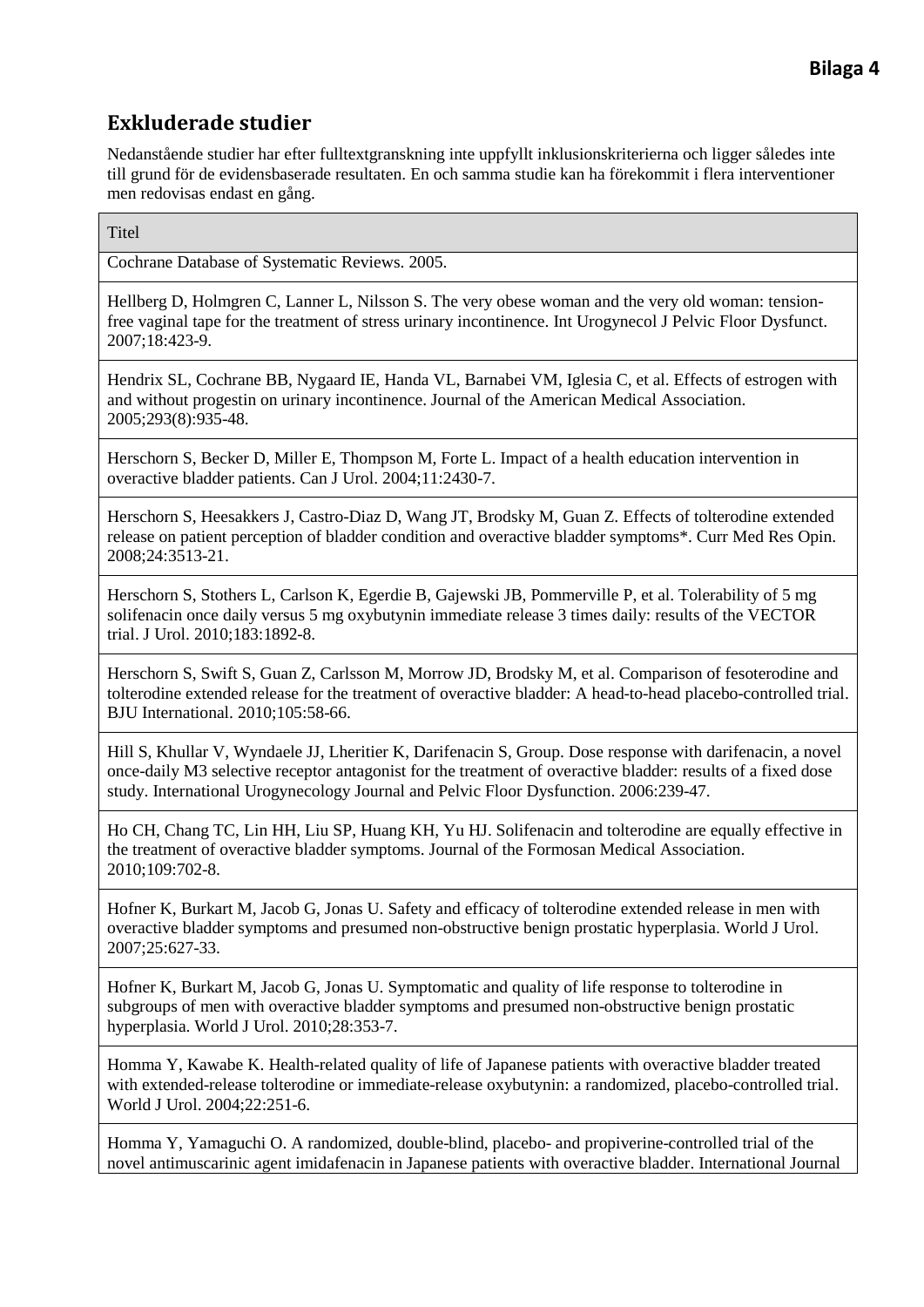Nedanstående studier har efter fulltextgranskning inte uppfyllt inklusionskriterierna och ligger således inte till grund för de evidensbaserade resultaten. En och samma studie kan ha förekommit i flera interventioner men redovisas endast en gång.

**Titel** 

of Urology. 2009;16:499-506.

Homma Y, Yamaguchi O. Long-term safety, tolerability, and efficacy of the novel anti-muscarinic agent imidafenacin in Japanese patients with overactive bladder. Int J Urol. 2008;15:986-91.

Homma Y, Yamaguchi T, Yamaguchi O. A randomized, double-blind, placebo-controlled phase II dosefinding study of the novel anti-muscarinic agent imidafenacin in Japanese patients with overactive bladder. Int J Urol. 2008;15:809-15.

Hsiao SM, Chang TC, Wu WY, Chen CH, Yu HJ, Lin HH. Comparisons of urodynamic effects, therapeutic efficacy and safety of solifenacin versus tolterodine for female overactive bladder syndrome. Journal of Obstetrics and Gynaecology Research. 2011;37:1084-91.

Hurley DJ, Turner CL, Yalcin I, Viktrup L, Baygani SK. Duloxetine for the treatment of stress urinary incontinence in women: An integrated analysis of safety. European Journal of Obstetrics Gynecology and Reproductive Biology. 2006;125:120-8.

Ishiko O, Hirai K, Sumi T, Tatsuta I, Ogita S. Hormone replacement therapy plus pelvic floor muscle exercise for postmenopausal stress incontinence: A randomized, controlled trial. Journal of Reproductive Medicine for the Obstetrician and Gynecologist. 2001;46:213-20.

Jackson S, Shepherd A, Brookes S, Abrams P. The effect of oestrogen supplementation on post-menopausal urinary stress incontinence: a double-blind placebo-controlled trial. British Journal of Obstetrics and Gynaecology. 1999:711-8.

Jewart RD, Green J, Lu CJ, Cellar J, Tune LE. Cognitive, behavioral, and physiological changes in Alzheimer disease patients as a function of incontinence medications. American Journal of Geriatric Psychiatry. 2005;13:324-8.

Johnson TM, nd, Burgio KL, Redden DT, Wright KC, Goode PS. Effects of behavioral and drug therapy on nocturia in older incontinent women. J Am Geriatr Soc. 2005;53:846-50.

Jonas U, Höfner K, Madersbacher H, Holmdahl TH. Efficacy and safety of two doses of tolterodine versus placebo in patients with detrusor overactivity and symptoms of frequency, urge incontinence, and urgency: urodynamic evaluation. The International Study Group. World journal of urology. 1997:144-51.

Judge TG. The use of quinestradol in elderly incontinent women, a preliminary report. Gerontologia clinica. 1969;11(3):159-64.

Jumadilova Z, Varadharajan S, Girase P, Ollendorf DA. Retrospective evaluation of outcomes in patients with overactive bladder receiving tolterodine versus oxybutynin. American Journal of Health-System Pharmacy. 2006;63:2357-64.

Kafri R, Langer R, Dvir Z, Katz-Leurer M. Rehabilitation vs drug therapy for urge urinary incontinence: Short-term outcome. International Urogynecology Journal and Pelvic Floor Dysfunction. 2007;18:407-11.

Kaplan SA, Goldfischer ER, Steers WD, Gittelman M, Andoh M, Forero-Schwanhaeuser S. Solifenacin treatment in men with overactive bladder: Effects on symptoms and patient-reported outcomes. Aging Male.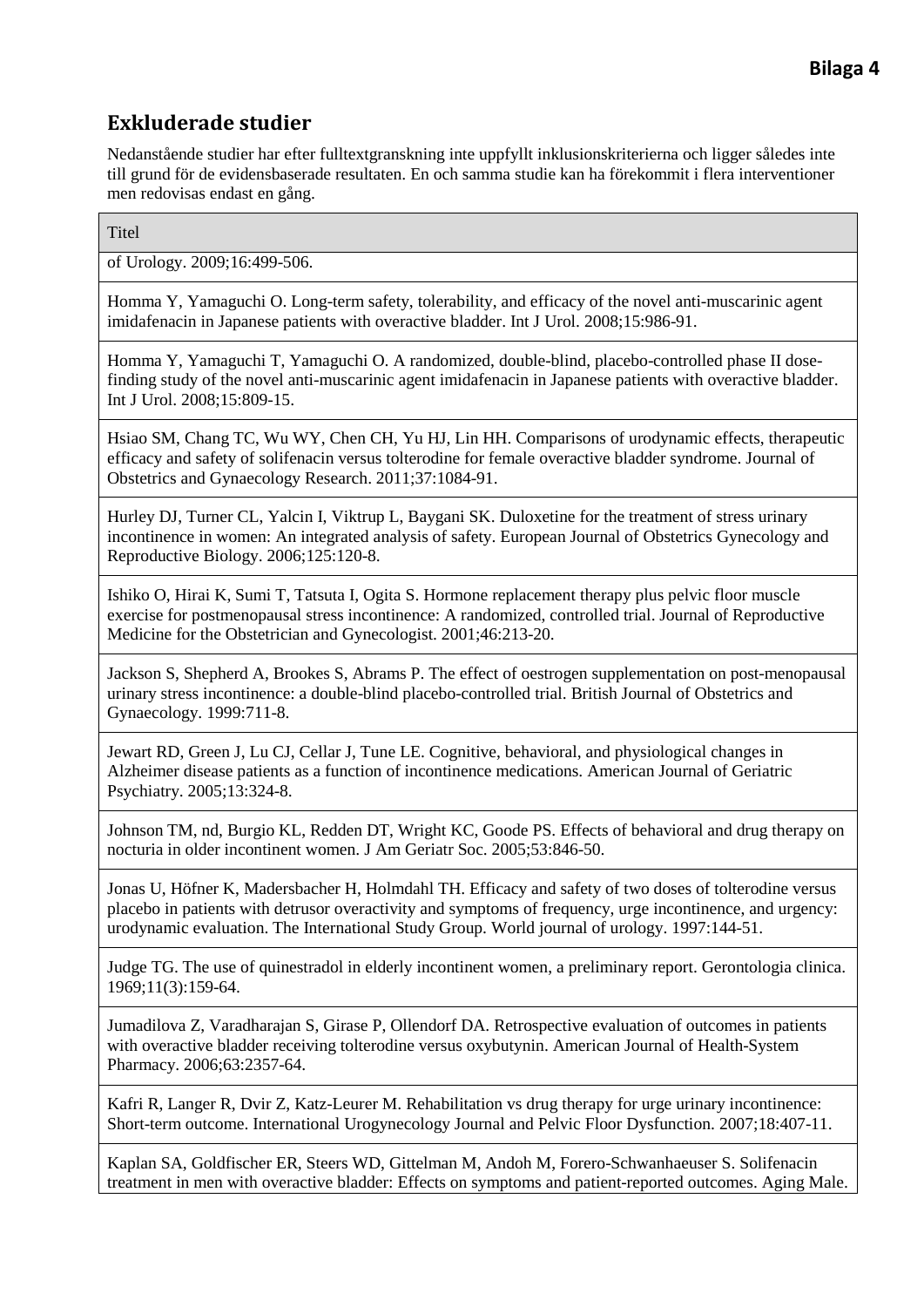Nedanstående studier har efter fulltextgranskning inte uppfyllt inklusionskriterierna och ligger således inte till grund för de evidensbaserade resultaten. En och samma studie kan ha förekommit i flera interventioner men redovisas endast en gång.

**Titel** 

 $2010:13:100-7$ .

Kaplan SA, McCammon K, Fincher R, Fakhoury A, He W. Safety and tolerability of solifenacin add-on therapy to alpha-blocker treated men with residual urgency and frequency. J Urol. 2009;182:2825-30.

Kaplan SA, Roehrborn CG, Chancellor M, Carlsson M, Bavendam T, Guan Z. Extended-release tolterodine with or without tamsulosin in men with lower urinary tract symptoms and overactive bladder: effects on urinary symptoms assessed by the International Prostate Symptom Score. BJU Int. 2008;102:1133-9.

Kaplan SA, Roehrborn CG, Rovner ES, Carlsson M, Bavendam T, Guan Z. Tolterodine and tamsulosin for treatment of men with lower urinary tract symptoms and overactive bladder: A randomized controlled trial. Journal of the American Medical Association. 2006;296:2319-28.

Kaplan SA, Schneider T, Foote JE, Guan Z, Carlsson M, Gong J. Superior efficacy of fesoterodine over tolterodine extended release with rapid onset: A prospective, head-to-head, placebo-controlled trial. BJU International. 2011;107:1432-40.

Karademir K, Baykal K, Sen B, Senkul T, Iseri C, Erden D. A peripheric neuromodulation technique for curing detrusor overactivity: Stoller afferent neurostimulation. Scand J Urol Nephrol. 2005;39:230-3.

Karram MM, Toglia MR, Serels SR, Andoh M, Fakhoury A, Forero-Schwanhaeuser S. Treatment With Solifenacin Increases Warning Time and Improves Symptoms of Overactive Bladder: Results From VENUS, a Randomized, Double-Blind, Placebo-Controlled Trial. Urology. 2009;73:14-8.

Kay G, Crook T, Rekeda L, Lima R, Ebinger U, Arguinzoniz M, et al. Differential effects of the antimuscarinic agents darifenacin and oxybutynin ER on memory in older subjects. Eur Urol. 2006;50:317- 26.

Kelleher C, Cardozo L, Kobashi K, Lucente V. Solifenacin: as effective in mixed urinary incontinence as in urge urinary incontinence. Int Urogynecol J Pelvic Floor Dysfunct. 2006;17:382-8.

Kelleher CJ, Dmochowski RR, Berriman S, Kopp ZS, Carlsson M. Sustained improvement in patientreported outcomes during long-term fesoterodine treatment for overactive bladder symptoms: Pooled analysis of two open-label extension studies. BJU International. 2012;110(3):392-400.

Kelleher CJ, Reese PR, Pleil AM, Okano GJ. Health-related quality of life of patients receiving extendedrelease tolterodine for overactive bladder. American Journal of Managed Care. 2002;8:S608-S15.

Kelleher CJ, Tubaro A, Wang JT, Kopp Z. Impact of fesoterodine on quality of life: Pooled data from two randomized trials. BJU International. 2008;102:56-61.

Kessler TM, Bachmann LM, Minder C, Lohrer D, Umbehr M, Schunemann HJ, et al. Adverse event assessment of antimuscarinics for treating overactive bladder: a network meta-analytic approach. PLoS One. 2011;6:e16718.

Khullar V, Hill S, Laval KU, Schiotz HA, Jonas U, Versi E. Treatment of urge-predominant mixed urinary incontinence with tolterodine extended release: A randomized, placebo-controlled trial. Urology.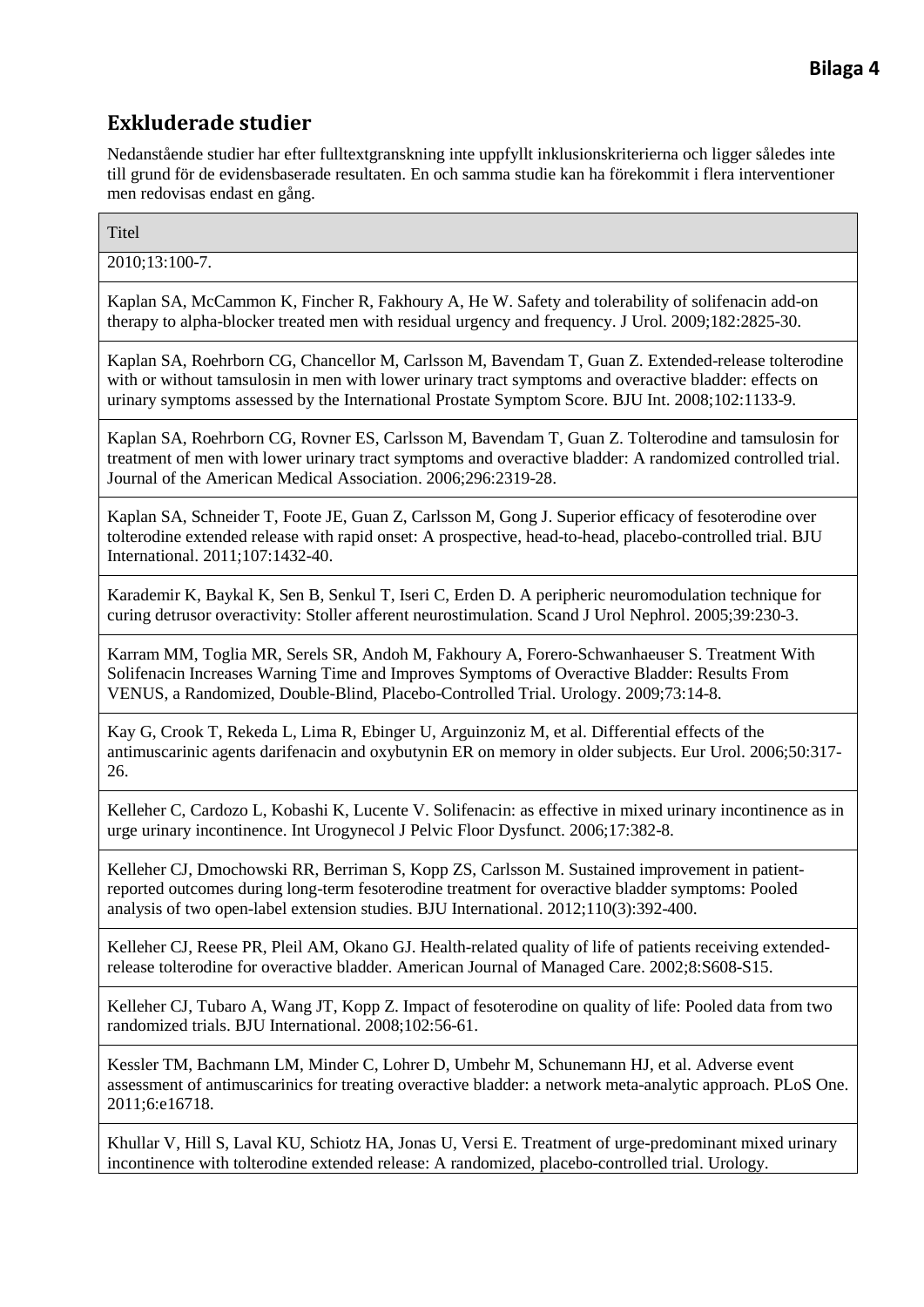Nedanstående studier har efter fulltextgranskning inte uppfyllt inklusionskriterierna och ligger således inte till grund för de evidensbaserade resultaten. En och samma studie kan ha förekommit i flera interventioner men redovisas endast en gång.

**Titel** 

2004;64:269-75.

Khullar V, Rovner ES, Dmochowski R, Nitti V, Wang J, Guan Z. Fesoterodine Dose Response in Subjects With Overactive Bladder Syndrome. Urology. 2008;71:839-43.

Kim H, Yoshida H, Suzuki T. The effects of multidimensional exercise on functional decline, urinary incontinence, and fear of falling in community-dwelling elderly women with multiple symptoms of geriatric syndrome: a randomized controlled and 6-month follow-up trial. Arch Gerontol Geriatr. 2011;52:99-105.

Kim J, Lucioni A, Govier F, Kobashi K. Worse long-term surgical outcomes in elderly patients undergoing SPARC retropubic midurethral sling placement. BJU Int. 2011 Sep;108(5):708-12.

Kim SW, Song SH, Ku JH. Bladder training versus combination of propiverine with bladder training for female urinary frequency. A prospective, randomized, comparative study. Gynecol Obstet Invest. 2008;65:123-7.

Kinchen KS, Obenchain R, Swindle R. Impact of duloxetine on quality of life for women with symptoms of urinary incontinence. International Urogynecology Journal and Pelvic Floor Dysfunction. 2005;16:337-44.

Klarskov N, Scholfield D, Soma K, Darekar A, Mills I, Lose G. Measurement of urethral closure function in women with stress urinary incontinence. The Journal of urology. 2009:2628-33; discussion 33.

Kraus SR, Ruiz-Cerda JL, Martire D, Wang JT, Wagg AS. Efficacy and tolerability of fesoterodine in older and younger subjects with overactive bladder. Urology. 2010;76:1350-7.

Krauwinkel WJ, Smulders RA, Mulder H, Swart PJ, Taekema-Roelvink ME. Effect of age on the pharmacokinetics of solifenacin in men and women. Int J Clin Pharmacol Ther. 2005;43:227-38.

Kreder K, Mayne C, Jonas U. Long-term safety, tolerability and efficacy of extended-release tolterodine in the treatment of overactive bladder. European Urology. 2002;41:588-95.

Kreder KJ, Jr, Brubaker L, Mainprize T. Tolterodine is equally effective in patients with mixed incontinence and those with urge incontinence alone. BJU Int. 2003;92:418-21.

Ku JH, Oh JG, Shin JW, Kim SW, Paick JS. Age is not a limiting factor for midurethral sling procedures in the elderly with urinary incontinence. Gynecol Obstet Invest 2006;61:194-9.

Kuo HC, Liu HT, Yang WC. Therapeutic Effect of Multiple Resiniferatoxin Intravesical Instillations in Patients With Refractory Detrusor Overactivity: A Randomized, Double-Blind, Placebo Controlled Study. Journal of Urology. 2006;176:641-5.

Landis JR, Kaplan S, Swift S, Versi E. Efficacy of antimuscarinic therapy for overactive bladder with varying degrees of incontinence severity. The Journal of urology. 2004:752-6.

Lee JG, Hong JY, Choo MS, Kwon HY, Chung DY, Lee KS, et al. Tolterodine: As effective but better tolerated than oxybutynin in Asian patients with symptoms of overactive bladder. International Journal of Urology. 2002;9:247-52.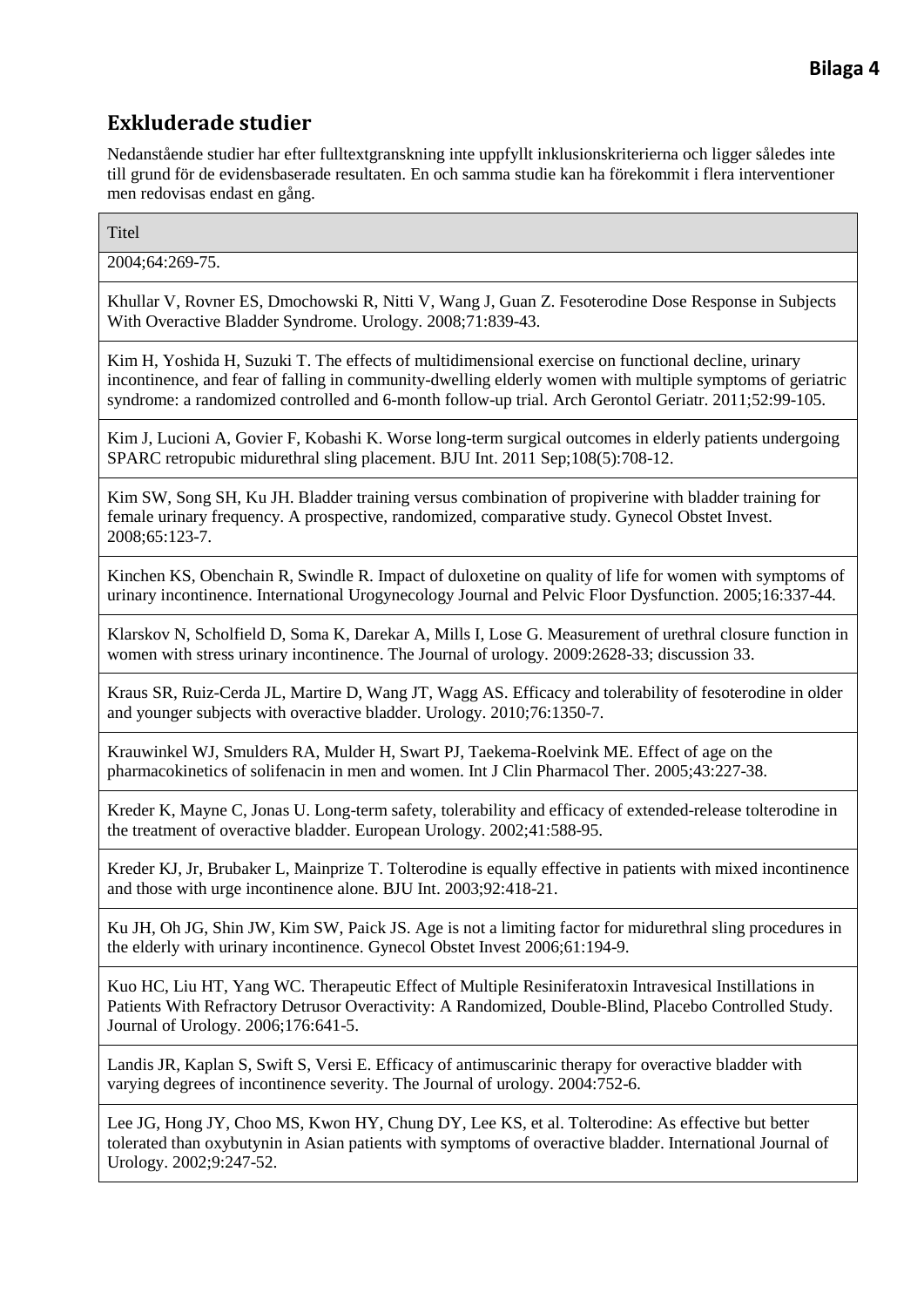Nedanstående studier har efter fulltextgranskning inte uppfyllt inklusionskriterierna och ligger således inte till grund för de evidensbaserade resultaten. En och samma studie kan ha förekommit i flera interventioner men redovisas endast en gång.

**Titel** 

Lee JY, Kim HW, Lee SJ, Koh JS, Suh HJ, Chancellor MB. Comparison of doxazosin with or without tolterodine in men with symptomatic bladder outlet obstruction and an overactive bladder. BJU International. 2004;94:817-20.

Lee YS, Choo MS, Lee JY, Oh SJ, Lee KS. Symptom change after discontinuation of successful antimuscarinic treatment in patients with overactive bladder symptoms: A randomised, multicentre trial. International Journal of Clinical Practice. 2011;65:997-1004.

Leung HY, Yip SK, Cheon C, Liu YS, Lau J, Wong HK, et al. A randomized controlled trial of tolterodine and oxybutynin on tolerability and clinical efficacy for treating Chinese women with an overactive bladder. BJU International. 2002;90:375-80.

Liapis A, Bakas P, Georgantopoulou C, Creatsas G. The use of oestradiol therapy in postmenopausal women after TVT-O anti-incontinence surgery. Maturitas. 2010;66:101-6.

Lin AT, Sun MJ, Tai HL, Chuang YC, Huang ST, Wang N, et al. Duloxetine versus placebo for the treatment of women with stress predominant urinary incontinence in Taiwan: a double-blind, randomized, placebo-controlled trial. BMC Urol. 2008;8:2.

Lipton RB, Kolodner K, Wesnes K. Assessment of cognitive function of the elderly population: effects of darifenacin. J Urol. 2005;173:493-8.

Long CY, Liu CM, Hsu SC, Chen YH, Wu CH, Tsai EM. A randomized comparative study of the effects of oral and topical estrogen therapy on the lower urinary tract of hysterectomized postmenopausal women. Fertility and sterility. 2006:155-60.

MacDiarmid SA, Anderson RU, Armstrong RB, Dmochowski RR. Efficacy and safety of extended release oxybutynin for the treatment of urge incontinence: An analysis of data from 3 flexible dosing studies. Journal of Urology. 2005;174:1301-5.

Mahawong P, Chaiyaprasithi B, Soontrapa S, Tappayuthapijarn P. A role of intravesical capsaicin instillation in benign prostatic hyperplasia with overactive bladder symptoms: the first reported study in the literature. J Med Assoc Thai. 2007;90:2301-9.

Mallett V, Burks D, Garely AD, Smith N. Solifenacin treatment for overactive bladder in black patients: Patient-reported symptom bother and health-related quality of life outcomes. Current Medical Research and Opinion. 2007;23:821-31.

Malone-Lee J, Shaffu B, Anand C, Powell C. Tolterodine: Superior tolerability than and comparable efficacy to oxybutynin in individuals 50 years old or older with overactive bladder: A randomized controlled trial. Journal of Urology. 2001;165:1452-6.

Malone-Lee JG, Walsh JB, Maugourd MF. Tolterodine: a safe and effective treatment for older patients with overactive bladder. J Am Geriatr Soc. 2001;49:700-5.

Mariappan P, Alhasso A, Ballantyne Z, Grant A, N'Dow J. Duloxetine, a serotonin and noradrenaline reuptake inhibitor (SNRI) for the treatment of stress urinary incontinence: a systematic review (Brief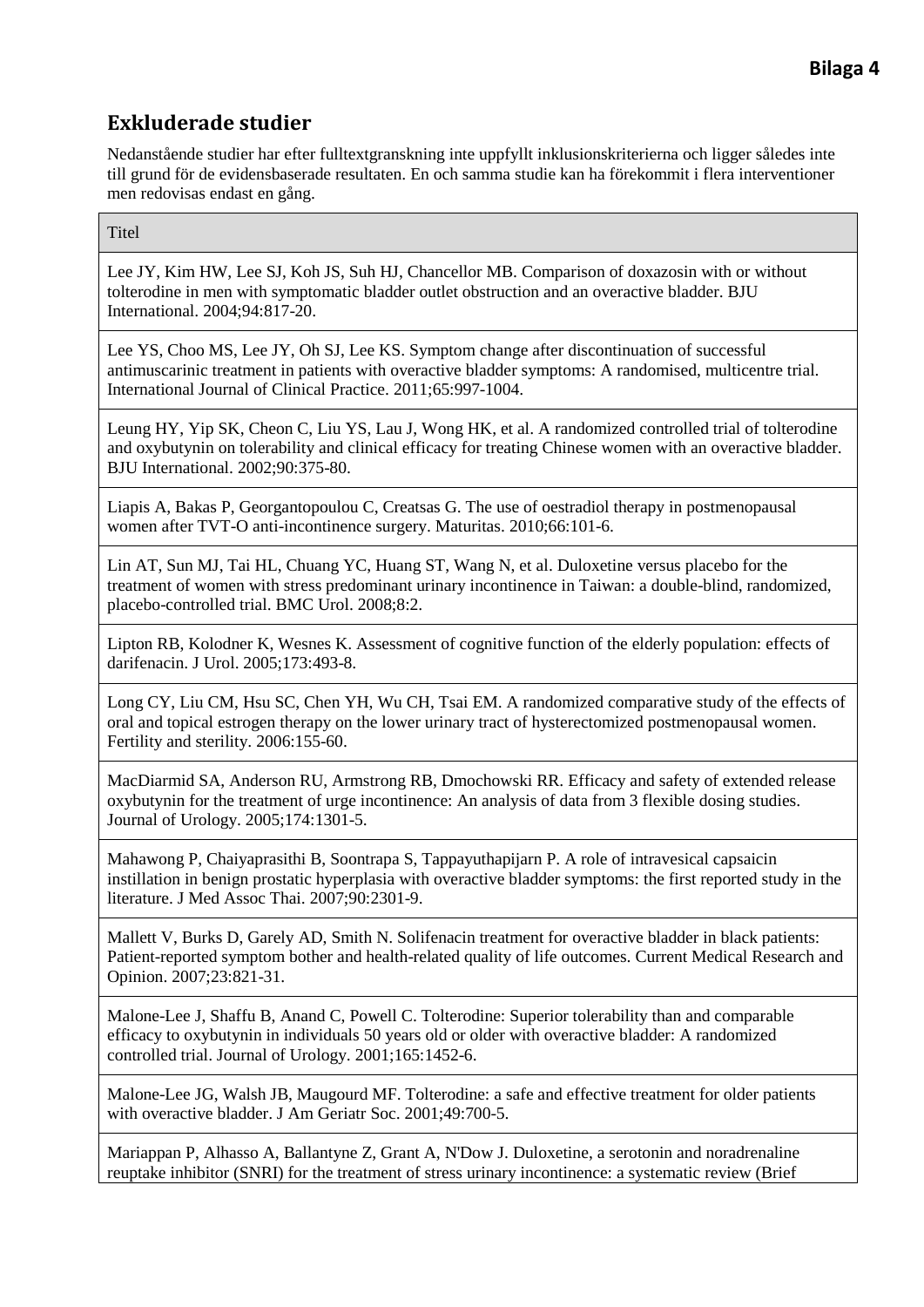Nedanstående studier har efter fulltextgranskning inte uppfyllt inklusionskriterierna och ligger således inte till grund för de evidensbaserade resultaten. En och samma studie kan ha förekommit i flera interventioner men redovisas endast en gång.

**Titel** 

record). European Urology. 2007:67-74.

Mariappan P, Alhasso A, Grant A, N'Dow J, M O. Serotonin and noradrenaline reuptake inhibitors (SNRI) for stress urinary incontinence in adults. Cochrane Database of Systematic Reviews. 2005.

Martínez-García R, Abadías M, Arañó P, Perales L, Ruíz JL, Sust M, et al. Cizolirtine citrate, an effective treatment for symptomatic patients with urinary incontinence secondary to overactive bladder: a pilot dosefinding study. European Urology. 2009:184-90.

Mattiasson A, Masala A, Morton R, Bolodeoku J. Efficacy of simplified bladder training in patients with overactive bladder receiving a solifenacin flexible-dose regimen: Results from a randomized study. BJU International. 2010;105:1126-35.

Merchant RA, Li B, Yap KB, Ng TP. Use of drugs with anticholinergic effects and cognitive impairment in community-living older persons. Age Ageing. 2009;38:105-8.

Messelink EJ. Treatment of the overactive bladder with tolterodine, a new muscarinic receptor antagonist. BJU Int. 1999;83 Suppl 2:48-52.

Metello J, Nogueira B, Torgal M, Colaco J, Vieira A, Goncalves V, et al. Comparison of the efficacy and tolerability of solifenacin succinate with or without previous use of trospium chloride. International Urogynecology Journal and Pelvic Floor Dysfunction. 2007;18:1021-5.

Michel MC, de la R, J J, Piro M, Schneider T. Comparison of symptom severity and treatment response in patients with incontinent and continent overactive bladder. Eur Urol. 2005;48:110-5.

Millard RJ, Halaska M. Efficacy of solifenacin in patients with severe symptoms of overactive bladder: a pooled analysis. Curr Med Res Opin. 2006;22:41-8.

Millard RJ, Moore K, Rencken R, Yalcin I, Bump RC, Duloxetine UISG. Duloxetine vs placebo in the treatment of stress urinary incontinence: a four-continent randomized clinical trial. BJU International. 2004:311-8.

Millard RJ. Clinical Efficacy of Tolterodine with or Without a Simplified Pelvic Floor Exercise Regimen. Neurourology and Urodynamics. 2004;23:48-53.

Naglie G, Radomski SB, Brymer C, Mathiasen K, O'Rourke K, Tomlinson G. A randomized, double-blind, placebo controlled crossover trial of nimodipine in older persons with detrusor instability and urge incontinence. J Urol. 2002;167:586-90.

Newman DK. The MATRIX study: evaluating the data in older adults. Director. 2008;16:15-9.

Nilsson CG, Lukkari E, Haarala M, Kivela A, Hakonen T, Kiilholma P. Comparison of a 10-mg controlled release oxybutynin tablet with a 5-mg oxybutynin tablet in urge incontinent patients. Neurourology and Urodynamics. 1997;16:533-42.

Nitti VW, Dmochowski R, Appell RA, Wang JT, Bavendam T, Guan Z. Efficacy and tolerability of tolterodine extended-release in continent patients with overactive bladder and nocturia. BJU International.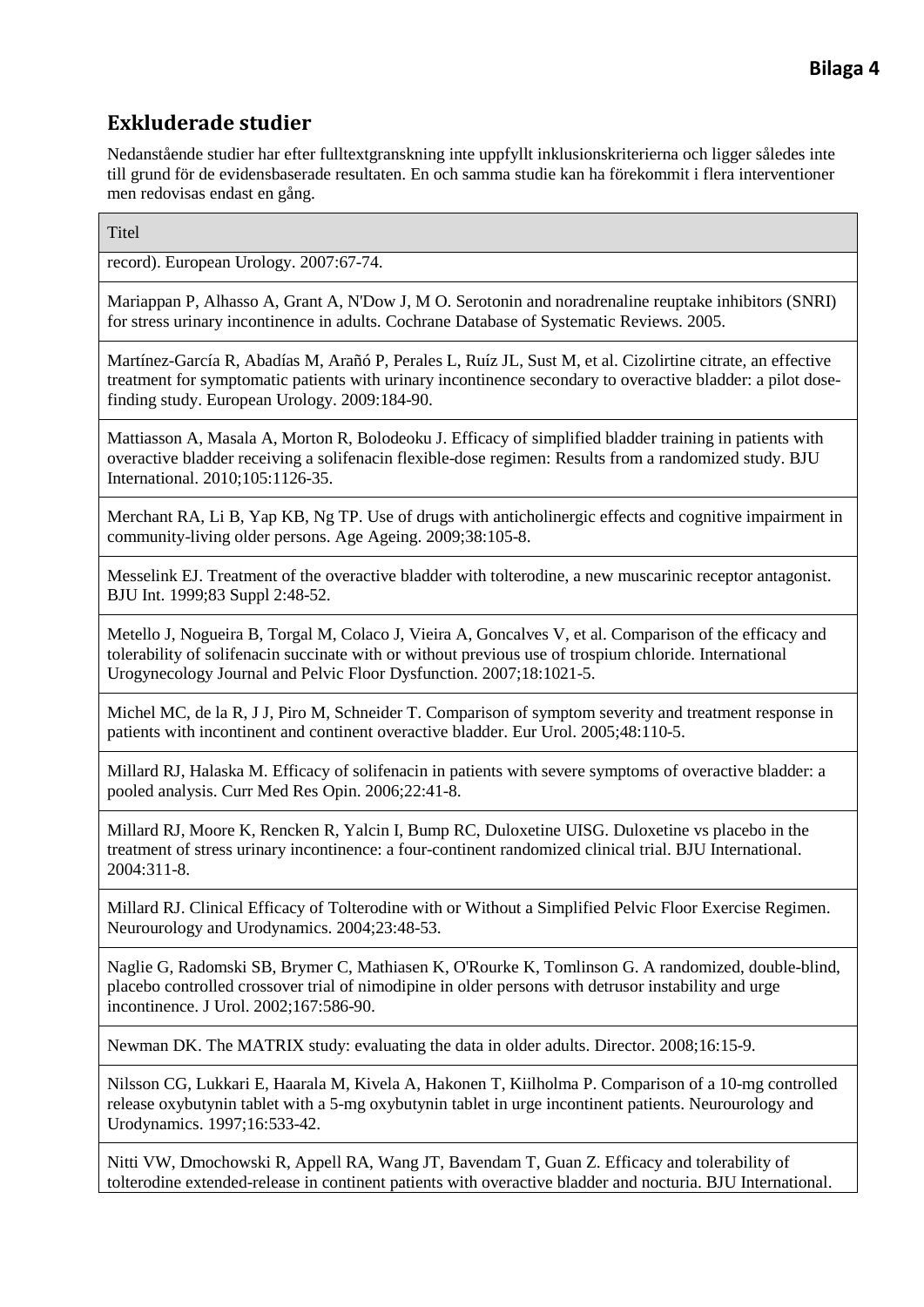Nedanstående studier har efter fulltextgranskning inte uppfyllt inklusionskriterierna och ligger således inte till grund för de evidensbaserade resultaten. En och samma studie kan ha förekommit i flera interventioner men redovisas endast en gång.

**Titel** 

2006;97:1262-6.

Nitti VW, Dmochowski R, Sand PK, Forst HT, Haag-Molkenteller C, Massow U, et al. Efficacy, safety and tolerability of fesoterodine for overactive bladder syndrome. J Urol. 2007;178:2488-94.

Nitti VW, Rovner ES, Bavendam T. Response to fesoterodine in patients with an overactive bladder and urgency urinary incontinence is independent of the urodynamic finding of detrusor overactivity. BJU International. 2010;105:1268-75.

Oelke M, Murgas S, Baumann I, Schnabel F, Michel MC. Efficacy of propiverine ER with or without alphablockers related to maximum urinary flow rate in adult men with OAB: results of a 12-week, multicenter, non-interventional study. World J Urol. 2011;29:217-23.

Olshansky B, Ebinger U, Brum J, Egermark M, Viegas A, Rekeda L. Differential pharmacological effects of antimuscarinic drugs on heart rate: a randomized, placebo-controlled, double-blind, crossover study with tolterodine and darifenacin in healthy participants  $>$  or  $=$  50 years. J Cardiovasc Pharmacol Ther. 2008;13:241-51.

Oreskovic S, But I, Banovic M, Goldstajn MS. The efficacy and safety of solifenacin in patients with overactive bladder syndrome. Collegium antropologicum. 2012 Mar;36(1):243-8.

Ouslander JG, Cooper E, Godley D. Estrogen treatment for incontinence in frail older women. J Am Geriatr Soc. 1999;47:1383-4.

Ouslander JG, Greendale GA, Uman G, Lee C, Paul W, Schnelle J. Effects of oral estrogen and progestin on the lower urinary tract among female nursing home residents. J Am Geriatr Soc. 2001;49:803-7.

Ouslander JG, Griffiths P, McConnell E, Riolo L, Schnelle J. Functional Incidental Training: applicability and feasibility in the Veterans Affairs nursing home patient population. J Am Med Dir Assoc. 2005;6:121-7.

Ouslander JG, Griffiths PC, McConnell E, Riolo L, Kutner M, Schnelle J. Functional incidental training: A randomized, controlled, crossover trial in Veterans Affairs nursing homes. Journal of the American Geriatrics Society. 2005;53:1091-100.

Ouslander JG, Kane RL, Abrass IB. Urinary incontinence in elderly nursing home patients. JAMA. 1982 Sep  $10;248(10):1194-8$ .

Ouslander JG, Maloney C, Grasela TH, Rogers L, Walawander CA. Implementation of a nursing home urinary incontinence management program with and without tolterodine. Journal of the American Medical Directors Association. 2001;2:207-14.

Paquette A, Gou P, Tannenbaum C. Systematic review and meta-analysis: do clinical trials testing antimuscarinic agents for overactive bladder adequately measure central nervous system adverse events? J Am Geriatr Soc. 2011;59:1332-9.

Payne CK, Kelleher C. Redefining response in overactive bladder syndrome. BJU International. 2007;99:101-6.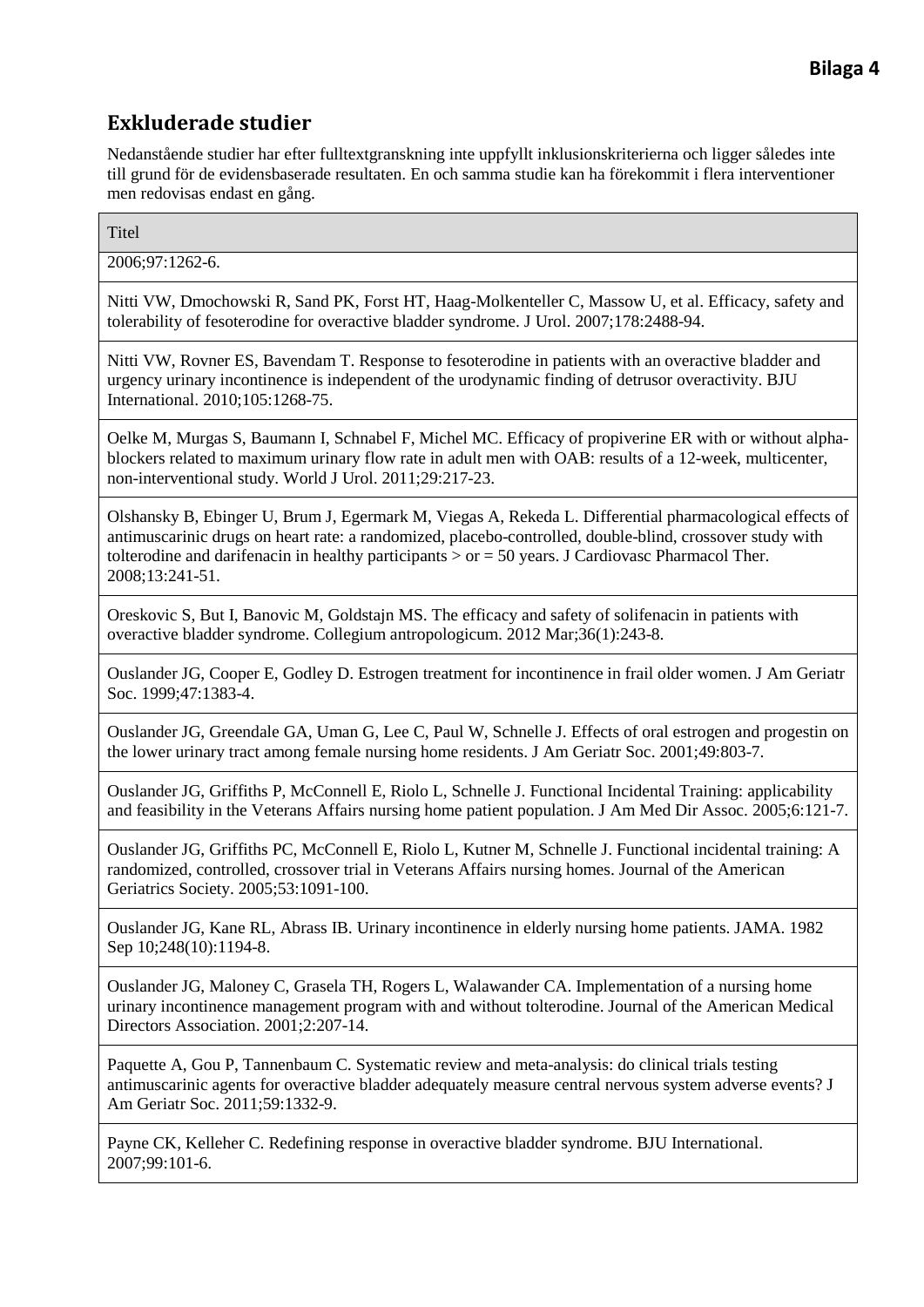Nedanstående studier har efter fulltextgranskning inte uppfyllt inklusionskriterierna och ligger således inte till grund för de evidensbaserade resultaten. En och samma studie kan ha förekommit i flera interventioner men redovisas endast en gång.

**Titel** 

Peters KM, MacDiarmid SA, Wooldridge LS, Leong FC, Shobeiri SA, Rovner ES, et al. Randomized Trial of Percutaneous Tibial Nerve Stimulation Versus Extended-Release Tolterodine: Results From the Overactive Bladder Innovative Therapy Trial. Journal of Urology. 2009;182:1055-61.

Pischedda A, Farina FP, Mattana A, Deriu M, Solinas G, Bercovich E. Pelvic floor impairment and bladder instability. Urogynaecologia International Journal. 1999;12 BIS:127-36.

Radomski SB, Caley B, Reiz JL, Miceli PC, Harsanyi Z, Darke AC. Preliminary evaluation of a new controlled-release oxybutynin in urinary incontinence. Current Medical Research and Opinion. 2004;20:249-53.

Robbs L. Oestrogen and progestin increased urge and stress incontinence in postmenopausal women with coronary heart disease. Evidence Based Nursing. 2006;9(3).

Roehrborn CG, Abrams P, Rovner ES, Kaplan SA, Herschorn S, Guan Z. Efficacy and tolerability of tolterodine extended-release in men with overactive bladder and urgency urinary incontinence. BJU International. 2006;97:1003-6.

Rovner ES, Kreder K, Sussman DO, Kaplan SA, Carlsson M, Bavendam T, et al. Effect of tolterodine extended release with or without tamsulosin on measures of urgency and patient reported outcomes in men with lower urinary tract symptoms. The Journal of urology. 2008:1034-41.

Rovner ES, Rackley R, Nitti VW, Wang JT, Guan Z. Tolterodine Extended Release Is Efficacious in Continent and Incontinent Subjects with Overactive Bladder. Urology. 2008;72:488-93.

Rudy D, Cline K, Harris R, Goldberg K, Dmochowski R. Multicenter phase III trial studying trospium chloride in patients with overactive bladder. Urology. 2006:275-80.

Rudy D, Cline K, Harris R, Goldberg K, Dmochowski R. Time to onset of improvement in symptoms of overactive bladder using antimuscarinic treatment. BJU Int. 2006;97:540-6.

Rufford J, Hextall A, Cardozo L, Khullar V. A double-blind placebo-controlled trial on the effects of 25 mg estradiol implants on the urge syndrome in postmenopausal women. Int Urogynecol J Pelvic Floor Dysfunct. 2003;14:78-83.

Salvatore S, Khullar V, Cardozo L, Milani R, Athanasiou S, Kelleher C. Long-term prospective randomized study comparing two different regimens of oxybutynin as a treatment for detrusor overactivity. Eur J Obstet Gynecol Reprod Biol. 2005;119:237-41.

Salvatore S, Serati M, Digesu GA, Triacca P, Uccella S, Khullar V, et al. Efficacy of tolterodine in relation to different urodynamic findings of detrusor overactivity. Int Urogynecol J Pelvic Floor Dysfunct. 2008;19:701-4.

Salvatore S, Serati M, Ghezzi F, Uccella S, Cromi A, Bolis P. Efficacy of tolterodine in women with detrusor overactivity and anterior vaginal wall prolapse: Is it the same? BJOG: An International Journal of Obstetrics and Gynaecology. 2007;114:1436-8.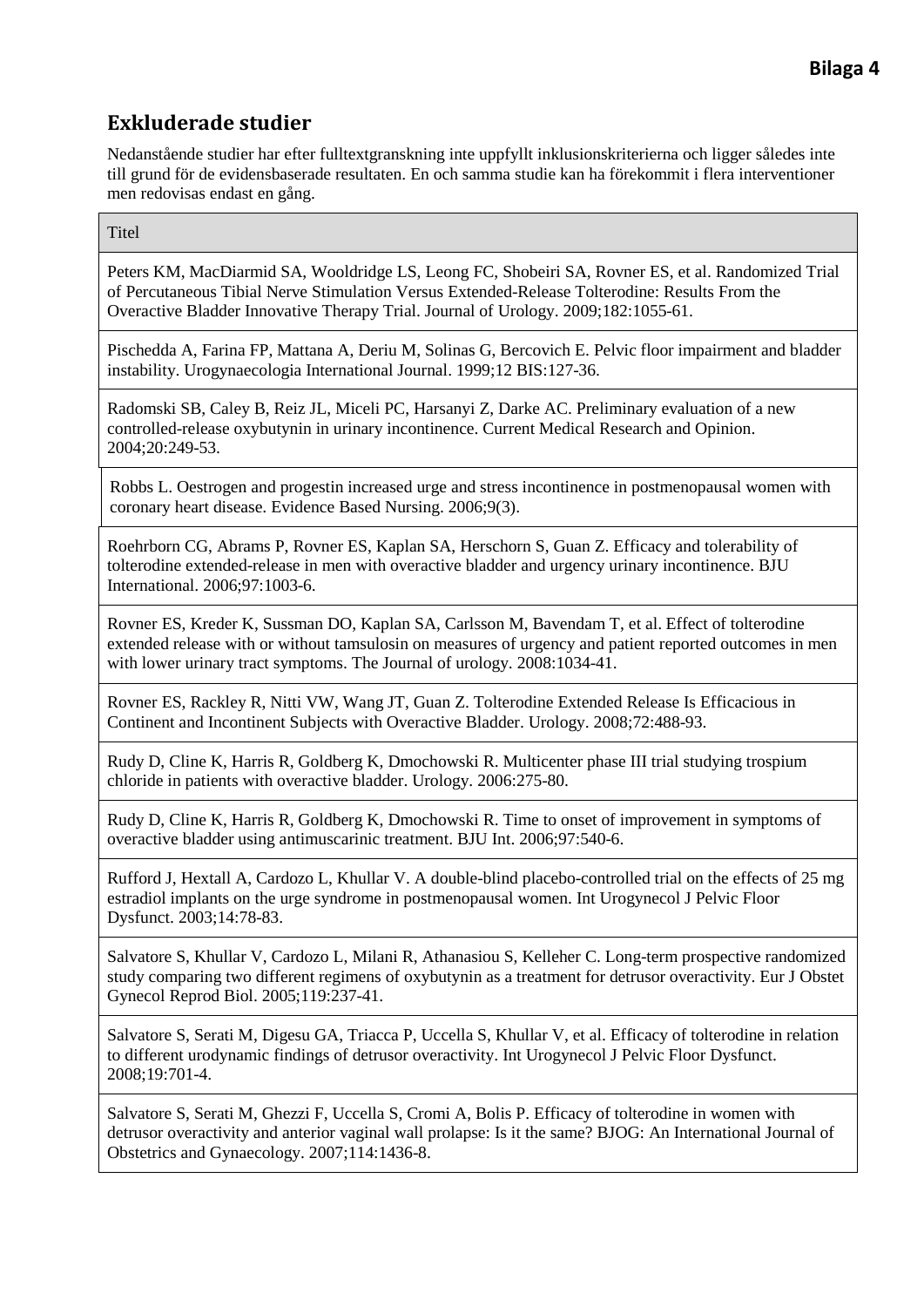Nedanstående studier har efter fulltextgranskning inte uppfyllt inklusionskriterierna och ligger således inte till grund för de evidensbaserade resultaten. En och samma studie kan ha förekommit i flera interventioner men redovisas endast en gång.

#### **Titel**

Samsioe G, Jansson I, Mellstrom D, Svanborg A. Occurrence, nature and treatment of urinary incontinence in a 70-year-old female population. Maturitas. 1985 Nov;7(4):335-42.

Sand PK, Davila GW, Lucente VR, Thomas H, Caramelli KE, Hoel G. Efficacy and safety of oxybutynin chloride topical gel for women with overactive bladder syndrome. Am J Obstet Gynecol. 2012 Feb;206(2):168 e1-6.

Sand PK, Miklos J, Ritter H, Appell R. A comparison of extended-release oxybutynin and tolterodine for treatment of overactive bladder in women. Int Urogynecol J Pelvic Floor Dysfunct. 2004;15:243-8.

Sand PK, Morrow JD, Bavendam T, Creanga DL, Nitti VW. Efficacy and tolerability of fesoterodine in women with overactive bladder. Int Urogynecol J Pelvic Floor Dysfunct. 2009;20:827-35.

Scarpero H, Sand PK, Kelleher CJ, Berriman S, Bavendam T, Carlsson M. Long-term safety, tolerability, and efficacy of fesoterodine treatment in men and women with overactive bladder symptoms. Curr Med Res Opin. 2011;27:921-30.

Schmidbauer CP, Chiang H, Raz S. Surgical treatment for female geriatric incontinence. Clin Geriatr Med. 1986 Nov;2(4):759-76.

Serati M, Salvatore S, Uccella S, Cardozo L, Bolis P. Is There a Synergistic Effect of Topical Oestrogens When Administered with Antimuscarinics in the Treatment of Symptomatic Detrusor Overactivity? European Urology. 2009;55:713-20.

Serels SR, Toglia MR, Forero-Schwanhaeuser S, He W. Impact of solifenacin on diary-recorded and patient-reported urgency in patients with severe overactive bladder (OAB) symptoms. Current Medical Research and Opinion. 2010;26:2277-85.

Serra DB, Affrime MB, Bedigian MP, Greig G, Milosavljev S, Skerjanec A, et al. QT and QTc interval with standard and supratherapeutic doses of darifenacin, a muscarinic M3 selective receptor antagonist for the treatment of overactive bladder. Journal of Clinical Pharmacology. 2005;45:1038-47.

Shek KL, Rane A, Goh J, Dietz HP. Stress urinary incontinence after transobturator mesh for cystocele repair. Int Urogynecol J Pelvic Floor Dysfunct. 2009 Apr;20(4):421-5.

Siami P, Seidman LS, Lama D. A multicenter, prospective, open-label study of tolterodine extended-release 4 mg for overactive bladder: the speed of onset of therapeutic assessment trial (STAT). Clin Ther. 2002;24:616-28.

Silva C, Silva J, Castro H, Reis F, Dinis P, Avelino A, et al. Bladder sensory desensitization decreases urinary urgency. BMC Urol. 2007;7:9.

Sink KM, Thomas J, rd, Xu H, Craig B, Kritchevsky S, et al. Dual use of bladder anticholinergics and cholinesterase inhibitors: long-term functional and cognitive outcomes. J Am Geriatr Soc. 2008;56:847-53.

Sorbera LA, Castaner RM, Castaner J. Duloxetine oxalate: Treatment of stress urinary incontinence antidepressant norepinephrine reuptake inhibitor 5-HT reuptake inhibitor. Drugs of the Future. 2000;25:907-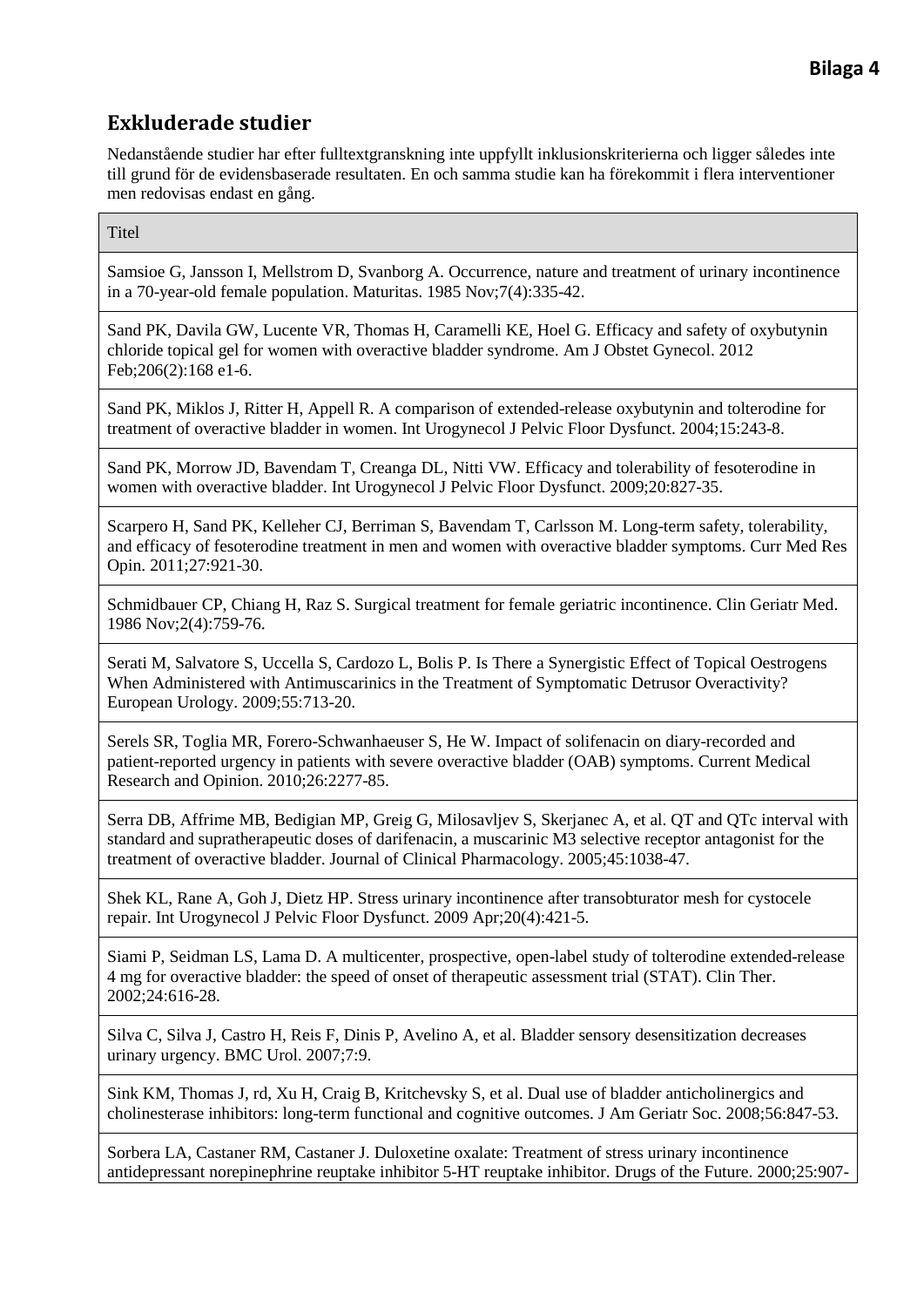Nedanstående studier har efter fulltextgranskning inte uppfyllt inklusionskriterierna och ligger således inte till grund för de evidensbaserade resultaten. En och samma studie kan ha förekommit i flera interventioner men redovisas endast en gång.

16.

Stanton SL, Monga AK. Incontinence in elderly women: is periurethral collagen an advance? Br J Obstet Gynaecol. 1997;104:154-7.

Staskin D, Michel MC, Nitti V, Morrow JD, Wang J, Guan Z. Efficacy of fesoterodine over 24 hours in subjects with overactive bladder. Current Medical Research and Opinion. 2010;26:813-8.

Staskin DR, Cardozo L. Baseline incontinence severity is predictive of the percentage of patients continent after receiving once-daily trospium chloride extended release. International Journal of Clinical Practice. 2009:973-6.

Staskin DR, Rosenberg MT, Dahl NV, Polishuk PV, Zinner NR. Effects of oxybutynin transdermal system on health-related quality of life and safety in men with overactive bladder and prostate conditions. International Journal of Clinical Practice. 2008;62:27-38.

Staskin DR, Te AE. Short- and long-term efficacy of solifenacin treatment in patients with symptoms of mixed urinary incontinence. BJU Int. 2006;97:1256-61.

Sussman D, Garely A. Treatment of overactive bladder with once-daily extended-release tolterodine or oxybutynin: The Antimuscarinic Clinical Effectiveness Trial (ACET). Current Medical Research and Opinion. 2002;18:177-84.

Swift S, Garely A, Dimpfl T, Payne C. A new once-daily formulation of tolterodine provides superior efficacy and is well tolerated in women with overactive bladder. International Urogynecology Journal and Pelvic Floor Dysfunction. 2003;14:50-5.

Swift SE, Siami P, Forero-Schwanhaeuser S. Diary and patient-reported outcomes in patients with severe overactive bladder switching from tolterodine extended release 4 mg/day to solifenacin treatment: An openlabel, flexible-dosing, multicentre study. Clin Drug Investig. 2009;29:305-16.

Takahashi S, Tajima A, Matsushima H, Kawamura T, Tominaga T, Kitamura T. Clinical efficacy of an alpha1A/D-adrenoceptor blocker (naftopidil) on overactive bladder symptoms in patients with benign prostatic hyperplasia. Int J Urol. 2006;13:15-20.

Takei M, Homma Y, Japanese Tolterodine S, Group. Long-term safety, tolerability and efficacy of extended-release tolterodine in the treatment of overactive bladder in Japanese patients. International journal of urology : official journal of the Japanese Urological Association. 2005:456-64.

Tanaka Y, Masumori N, Tsukamoto T. Urodynamic effects of solifenacin in untreated female patients with symptomatic overactive bladder. International Journal of Urology. 2010;17:796-800.

Teunissen TAM, de J, van W, Lagro-Janssen ALM. Treating urinary incontinence in the elderly- conservative measures that work: A systematic review. The Journal of Family Practice. 2004;53:25-32.

Thomas L, Cross S, Barrett J, French B, Leathley M, Sutton C, et al. Treatment of urinary incontinence after stroke in adults. Cochrane Database of Systematic Reviews. 2008.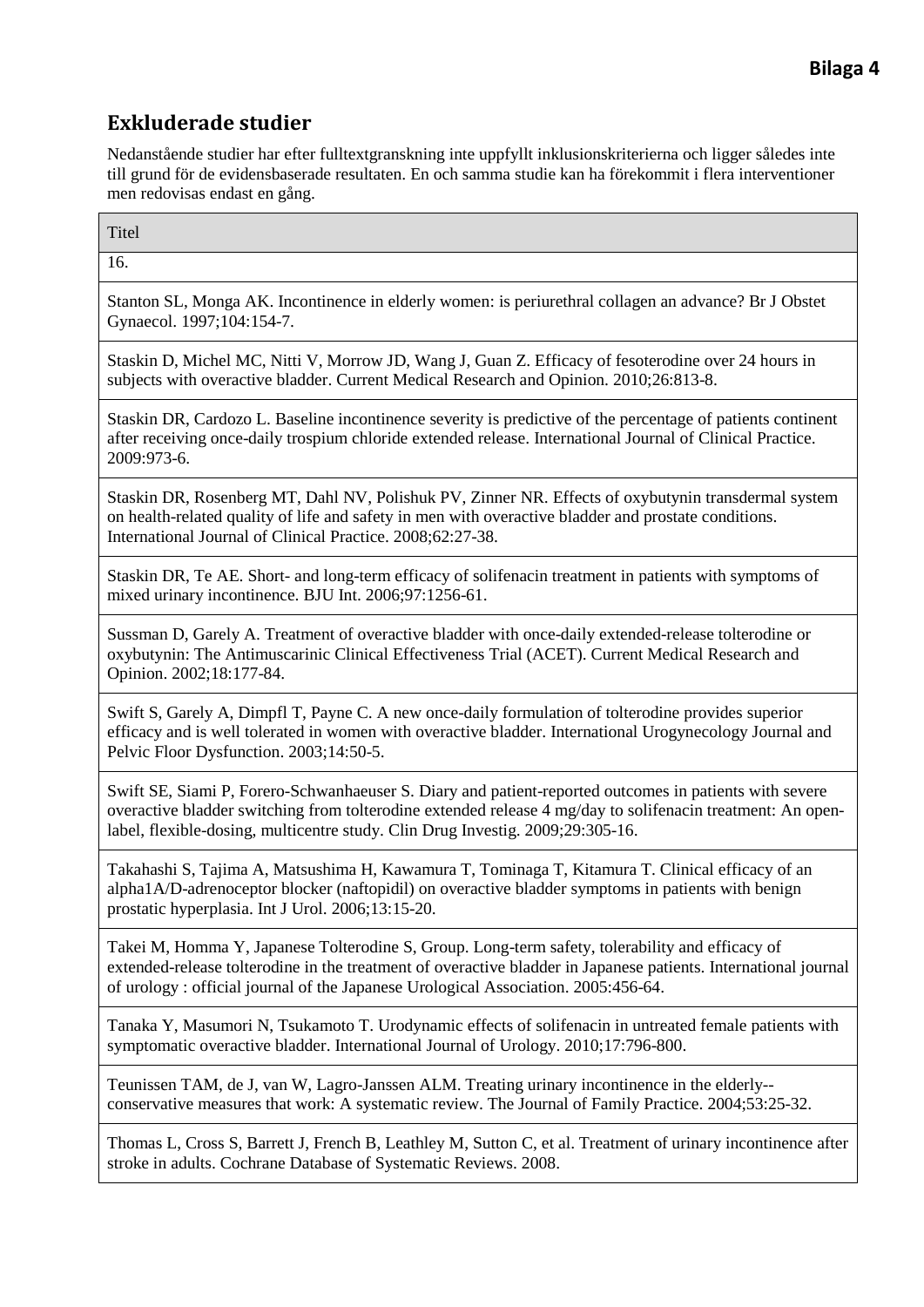Nedanstående studier har efter fulltextgranskning inte uppfyllt inklusionskriterierna och ligger således inte till grund för de evidensbaserade resultaten. En och samma studie kan ha förekommit i flera interventioner men redovisas endast en gång.

**Titel** 

Toglia MR, Ostergard DR, Appell RA, Andoh M, Fakhoury A, Hussain IF. Solifenacin for overactive bladder: secondary analysis of data from VENUS based on baseline continence status. International Urogynecology Journal and Pelvic Floor Dysfunction. 2010:847-54.

Tseng LH, Wang AC, Chang YL, Soong YK, Lloyd LK, Ko YJ. Randomized comparison of tolterodine with vaginal estrogen cream versus tolterodine alone for the treatment of postmenopausal women with overactive bladder syndrome. Neurourology and Urodynamics. 2009;28:47-51.

Tyagi P, Tyagi V, Chancellor M. Mirabegron: a safety review. Expert Opin Drug Saf 2011;10:287-94.

Ushiroyama T, Ikeda A, Ueki M. Clinical efficacy of clenbuterol and propiverine in menopausal women with urinary incontinence: improvement in quality of life. J Med. 2000;31:311-9.

Van K, Kreder K, Jonas U, Zinner N, Wein A. Tolterodine once-daily: Superior efficacy and tolerability in the treatment of the overactive bladder. Urology. 2001;57:414-21.

Van K, P E, Amarenco G, Thuroff JW, Madersbacher HG, Lock MT, et al. Dose-ranging study of tolterodine in patients with detrusor hyperreflexia. Neurourol Urodyn. 1998;17:499-512.

Van K, P E, Heesakkers J, Berriman S, Padmanabhan A, Carlsson M, et al. Long-term safety, tolerability and efficacy of fesoterodine treatment in subjects with overactive bladder symptoms. Int J Clin Pract. 2010;64:584-93.

Van K, P EV, Kelleher CJ, Coyne KS, Kopp Z, Brodsky M, et al. Correlations among improvements in urgency urinary incontinence, health-related quality of life, and perception of bladder-related problems in incontinent subjects with overactive bladder treated with tolterodine or placebo. Health and Quality of Life Outcomes. 2009;7.

Van K. Duloxetine: An innovative approach for treating stress urinary incontinence. BJU International, Supplement. 2004;94:31-7.

Vardy MD, Mitcheson HD, Samuels T, Wegenke JD, Forero-Schwanhaeuser S, Marshall TS, et al. Effects of solifenacin on overactive bladder symptoms, symptom bother and other patient-reported outcomes: results from VIBRANT - a double-blind, placebo-controlled trial. International Journal of Clinical Practice. 2009;63:1702-14.

Versi E, Appell R, Mobley D, Patton W, Saltzstein D. Dry mouth with conventional and controlled-release oxybutynin in urinary incontinence. The Ditropan XL Study Group. Obstetrics and Gynecology. 2000:718- 21.

Wada N, Watanabe M, Kita M, Osanai H, Yamaguchi S, Numata A, et al. Efficacy and safety of propiverine and solifenacin for the treatment of female patients with overactive bladder: A crossover study. LUTS: Lower Urinary Tract Symptoms. 2011;3:36-42.

Waetjen LE, Brown JS, Modelska K, Blackwell T, Vittinghoff E, Cummings SR, et al. Effect of raloxifene on urinary incontinence: a randomized controlled trial. Obstetrics and Gynecology. 2004:261-6.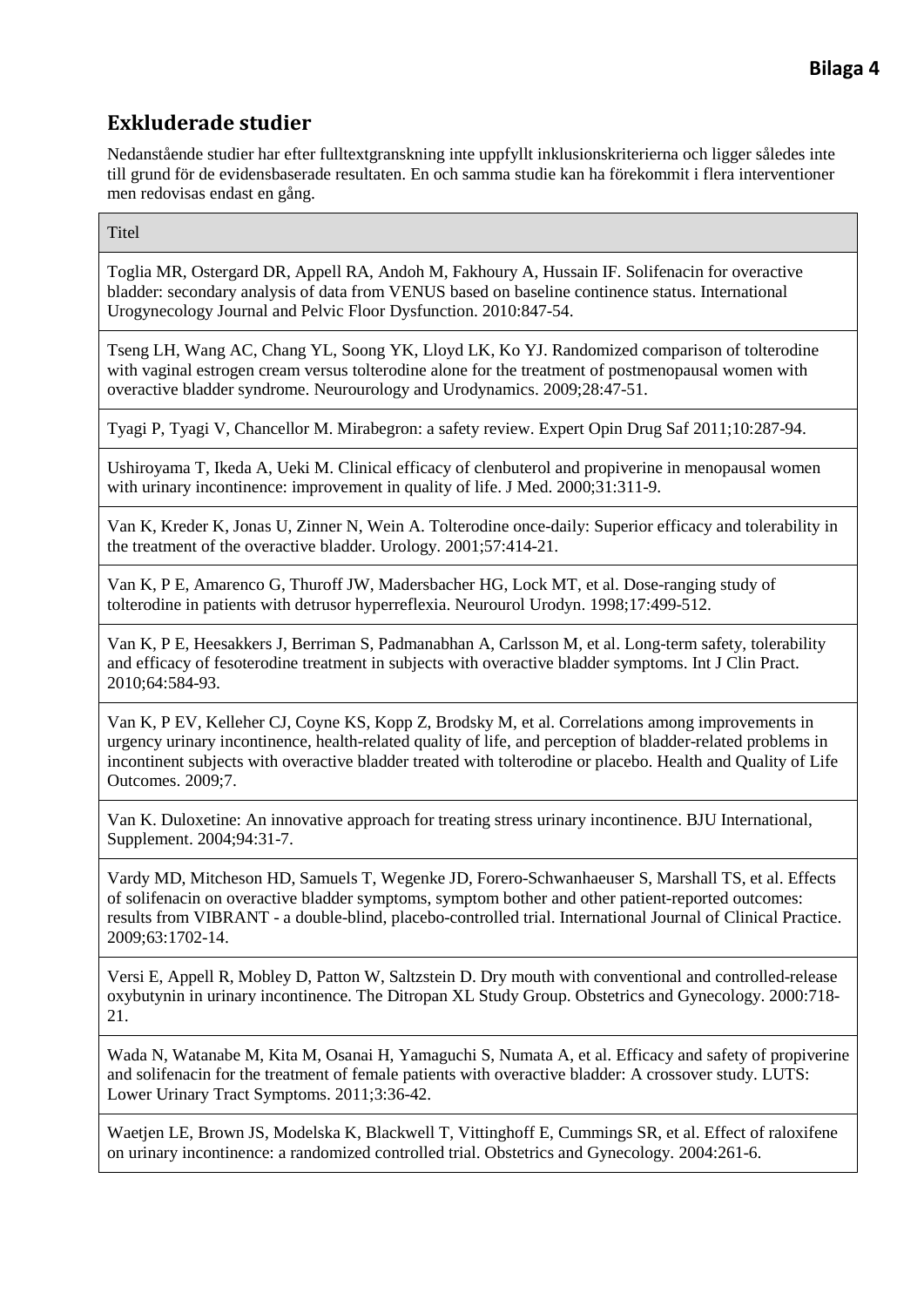Nedanstående studier har efter fulltextgranskning inte uppfyllt inklusionskriterierna och ligger således inte till grund för de evidensbaserade resultaten. En och samma studie kan ha förekommit i flera interventioner men redovisas endast en gång.

#### **Titel**

Waetjen LE, Brown JS, Vittinghoff E, Ensrud KE, Pinkerton J, Wallace R, et al. The effect of ultralow-dose transdermal estradiol on urinary incontinence in postmenopausal women. Obstet Gynecol. 2005;106:946-52.

Wang AC, Chih SY, Chen MC. Comparison of electric stimulation and oxybutynin chloride in management of overactive bladder with special reference to urinary urgency: A randomized placebo-controlled trial. Urology. 2006;68:999-1004.

Watanabe M, Yamanishi T, Honda M, Sakakibara R, Uchiyama T, Yoshida K. Efficacy of extended-release tolterodine for the treatment of neurogenic detrusor overactivity and/or low-compliance bladder. International Journal of Urology. 2010;17:931-6.

Wein AJ, Khullar V, Wang JT, Guan Z. Achieving continence with antimuscarinic therapy for overactive bladder: Effects of baseline incontinence severity and bladder diary duration. BJU International. 2007;99:360-3.

Winkler HA, Sand PK. Treatment of detrusor instability with oxybutynin rectal suppositories. Int Urogynecol J Pelvic Floor Dysfunct. 1998;9:100-2.

Wiseman PA, Malone-Lee J, Rai GS. Terodiline with bladder retraining for treating detrusor instability in elderly people. BMJ. 1991;302:994-6.

Woodman PJ, Misko CA, Fischer JR. The use of short-form quality of life questionnaires to measure the impact of imipramine on women with urge incontinence. Int Urogynecol J Pelvic Floor Dysfunct. 2001;12:312-5; discussion 5.

Wyndaele J, Goldfischer ER, Morrow JD, Gong J, Tseng L, Guan Z, et al. Effects of flexible-dose fesoterodine on overactive bladder symptoms and treatment satisfaction: an open-label study. International Journal of Clinical Practice. 2009;63:560-7.

Wyndaele JJ, Goldfischer ER, Morrow JD, Gong J, Tseng LJ, Choo MS. Patient-optimized doses of fesoterodine improve bladder symptoms in an open-label, flexible-dose study. BJU International. 2011;107:603-11.

Yamaguchi O, Kakizaki H, Homma Y, Takeda M, Nishizawa O, Gotoh M, et al. Solifenacin as add-on therapy for overactive bladder symptoms in men treated for lower urinary tract symptoms--ASSIST, randomized controlled study. Urology. 2011;78:126-33.

Yokoyama T, Uematsu K, Watanabe T, Sasaki K, Kumon H, Nagai A. Naftopidil and propiverine hydrochloride for treatment of male lower urinary tract symptoms suggestive of benign prostatic hyperplasia and concomitant overactive bladder: a prospective randomized controlled study. Scand J Urol Nephrol. 2009;43:307-14.

Zát'ura F, Vsetica J, Abadías M, Pavlík I, Schraml P, Brod'ák M, et al. Cizolirtine citrate is safe and effective for treating urinary incontinence secondary to overactive bladder: a phase 2 proof-of-concept study. European Urology. 2010:145-52.

Zellner M, Madersbacher H, Palmtag H, Stohrer M, Bodeker RH. Trospium chloride and oxybutynin